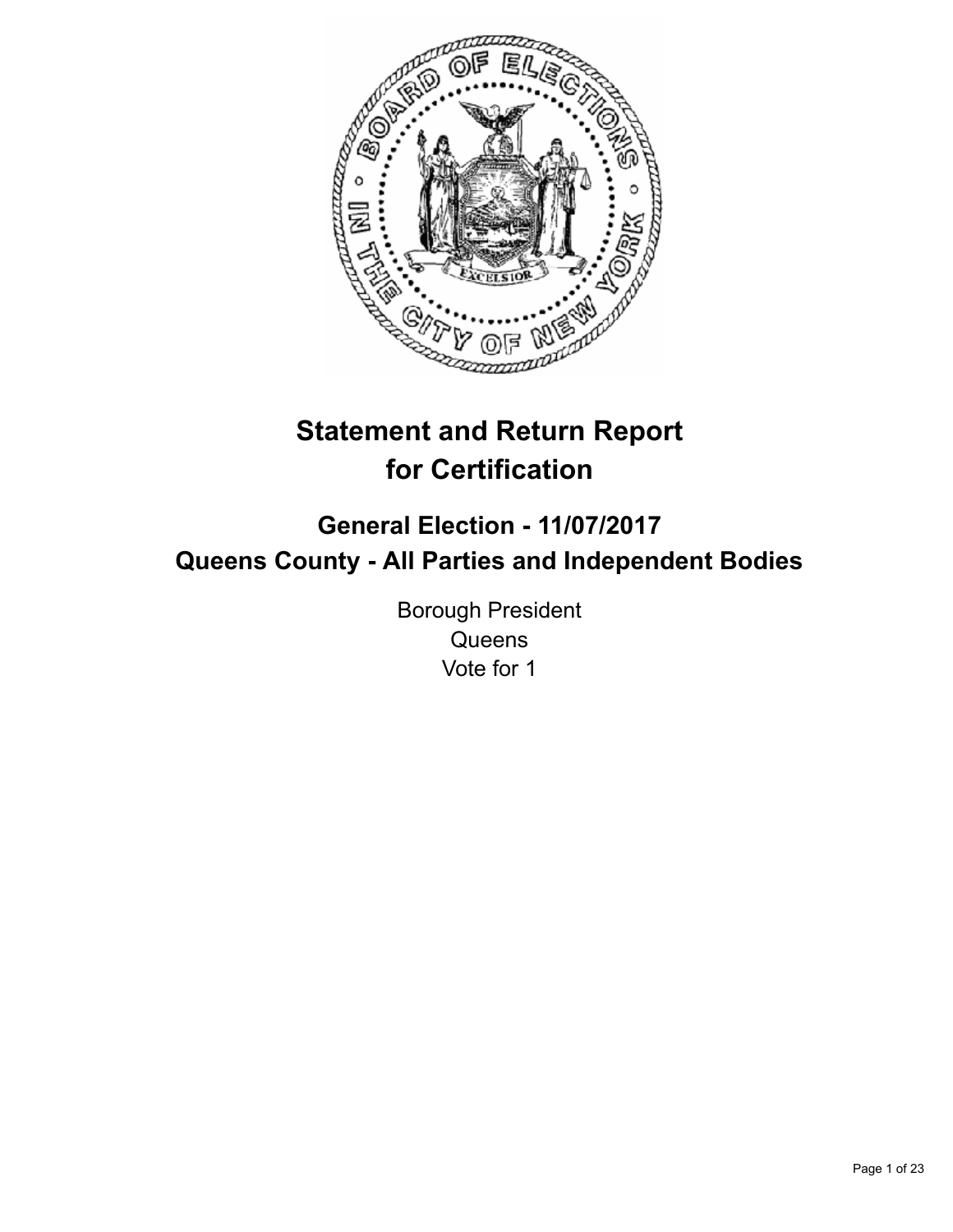

| <b>PUBLIC COUNTER</b>                                    | 21,484         |
|----------------------------------------------------------|----------------|
| MANUALLY COUNTED EMERGENCY                               | 0              |
| <b>ABSENTEE / MILITARY</b>                               | 895            |
| <b>AFFIDAVIT</b>                                         | 217            |
| <b>Total Ballots</b>                                     | 22,596         |
| Less - Inapplicable Federal/Special Presidential Ballots | 0              |
| <b>Total Applicable Ballots</b>                          | 22,596         |
| MELINDA KATZ (DEMOCRATIC)                                | 11,724         |
| WILLIAM K. KREGLER (REPUBLICAN)                          | 6,761          |
| WILLIAM K. KREGLER (CONSERVATIVE)                        | 1,577          |
| MELINDA KATZ (WORKING FAMILIES)                          | 899            |
| EVERLY D. BROWN (HOMEOWNERS NYCHA)                       | 117            |
| CALEIGH CASEY (WRITE-IN)                                 | 1              |
| ELLA G. BANKS (WRITE-IN)                                 | 1              |
| EVAN M. KERZER (WRITE-IN)                                | 1              |
| <b>GALE BREWER (WRITE-IN)</b>                            | 1              |
| <b>GEORGE CARLIN (WRITE-IN)</b>                          | 1              |
| <b>GEORGE METESKY (WRITE-IN)</b>                         | 1              |
| HOWARD STERN (WRITE-IN)                                  | 1              |
| <b>JIM BROWN (WRITE-IN)</b>                              | 1              |
| JOE JOTA (WRITE-IN)                                      | 1              |
| JOHN CORI (WRITE-IN)                                     | 1              |
| JOHN SIMONELLI (WRITE-IN)                                | 1              |
| MATTHEW GORTON (WRITE-IN)                                | 1              |
| MICKEY MOUSE (WRITE-IN)                                  | 1              |
| OWEN BENJAMIN SMITH (WRITE-IN)                           | 1              |
| PHILLIP GOLDFEDERS (WRITE-IN)                            | 1              |
| UNATTRIBUTABLE WRITE-IN (WRITE-IN)                       | 5              |
| UNCOUNTED WRITE-IN PER STATUTE (WRITE-IN)                | $\overline{2}$ |
| <b>Total Votes</b>                                       | 21,100         |
| Unrecorded                                               | 1,496          |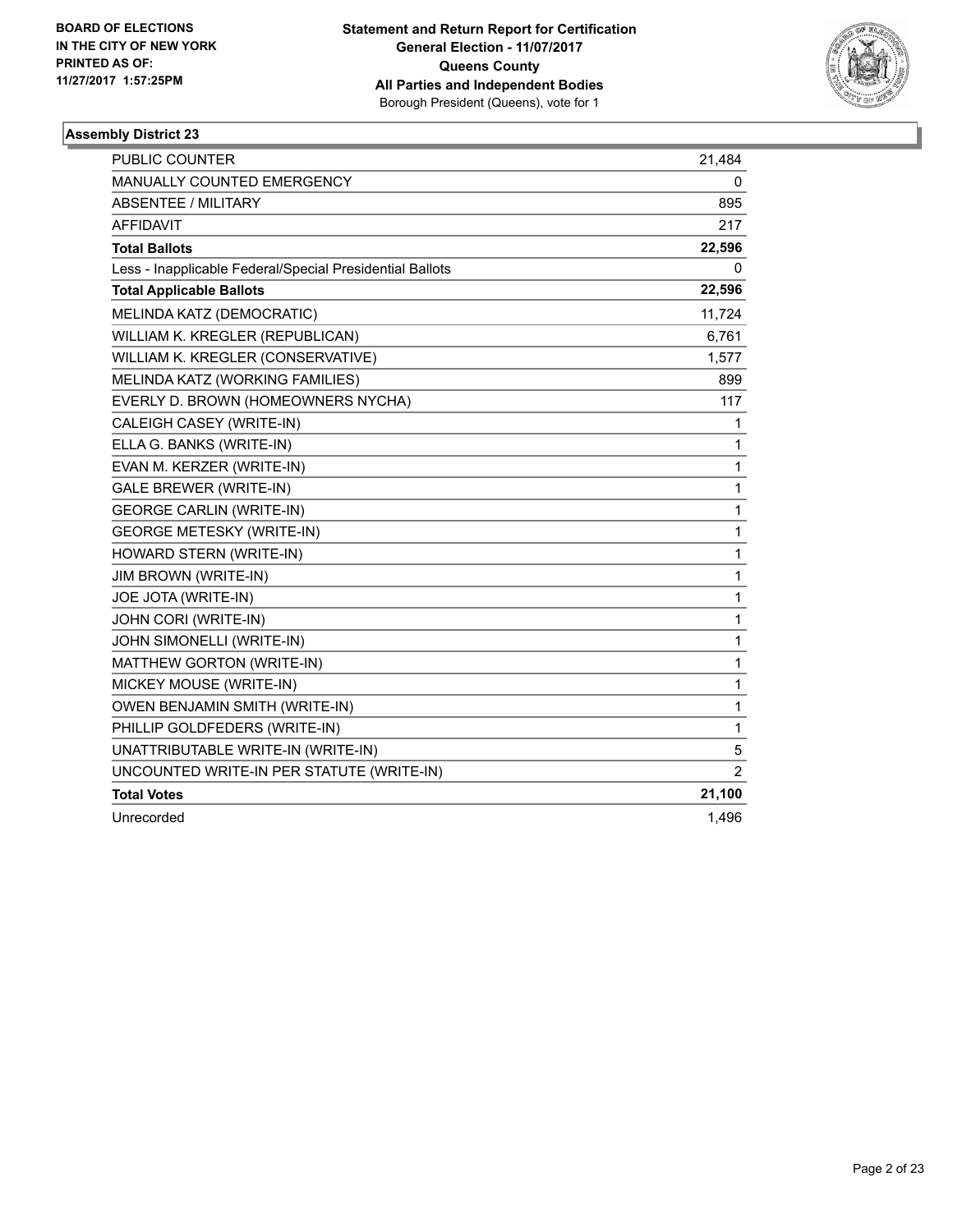

| <b>PUBLIC COUNTER</b>                                    | 14,858      |
|----------------------------------------------------------|-------------|
| <b>MANUALLY COUNTED EMERGENCY</b>                        | 0           |
| <b>ABSENTEE / MILITARY</b>                               | 497         |
| <b>AFFIDAVIT</b>                                         | 118         |
| <b>Total Ballots</b>                                     | 15,473      |
| Less - Inapplicable Federal/Special Presidential Ballots | 0           |
| <b>Total Applicable Ballots</b>                          | 15,473      |
| MELINDA KATZ (DEMOCRATIC)                                | 11,050      |
| WILLIAM K. KREGLER (REPUBLICAN)                          | 2.508       |
| WILLIAM K. KREGLER (CONSERVATIVE)                        | 517         |
| MELINDA KATZ (WORKING FAMILIES)                          | 639         |
| EVERLY D. BROWN (HOMEOWNERS NYCHA)                       | 92          |
| ALATHIA BARNETT (WRITE-IN)                               | 1           |
| ALFRED K. NEWMAN (WRITE-IN)                              | 1           |
| <b>BARRY GRODENCHIK (WRITE-IN)</b>                       | 1           |
| JEAN RICHARD SEVERIN (WRITE-IN)                          | 1           |
| <b>JESSE HANSON (WRITE-IN)</b>                           | 1           |
| JIMMY VAN BRAMER (WRITE-IN)                              | 1           |
| LARRY VAUGHN (WRITE-IN)                                  | 1           |
| MURTUZA QUAIZAR (WRITE-IN)                               | 1           |
| STAN SEIDERFELD (WRITE-IN)                               | 1           |
| UNATTRIBUTABLE WRITE-IN (WRITE-IN)                       | 4           |
| VISHNU R MAHADEO (WRITE-IN)                              | $\mathbf 1$ |
| <b>Total Votes</b>                                       | 14,820      |
| Unrecorded                                               | 653         |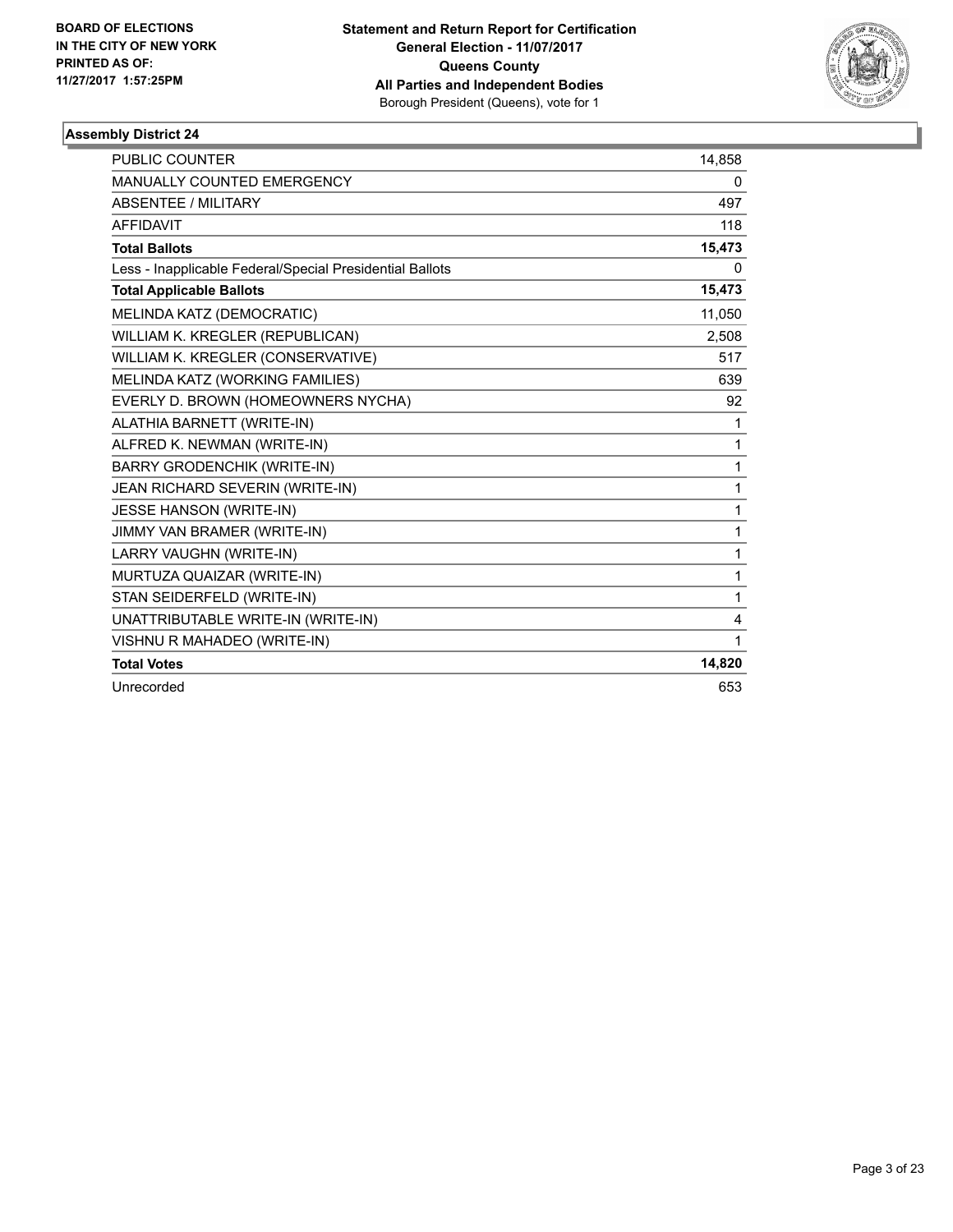

| PUBLIC COUNTER                                           | 13,277   |
|----------------------------------------------------------|----------|
| MANUALLY COUNTED EMERGENCY                               | 1        |
| <b>ABSENTEE / MILITARY</b>                               | 366      |
| <b>AFFIDAVIT</b>                                         | 69       |
| <b>Total Ballots</b>                                     | 13,713   |
| Less - Inapplicable Federal/Special Presidential Ballots | $\Omega$ |
| <b>Total Applicable Ballots</b>                          | 13,713   |
| MELINDA KATZ (DEMOCRATIC)                                | 8,426    |
| WILLIAM K. KREGLER (REPUBLICAN)                          | 3,094    |
| WILLIAM K. KREGLER (CONSERVATIVE)                        | 662      |
| MELINDA KATZ (WORKING FAMILIES)                          | 601      |
| EVERLY D. BROWN (HOMEOWNERS NYCHA)                       | 87       |
| BERNIE SANDERS (WRITE-IN)                                | 1        |
| CURTIS SLIWA (WRITE-IN)                                  | 1        |
| HARRIET TUBMAN (WRITE-IN)                                | 1        |
| HILLARY CLINTON (WRITE-IN)                               | 1        |
| HOLLY REED (WRITE-IN)                                    | 1        |
| JOSEPH TROINA (WRITE-IN)                                 | 1        |
| MICHAEL R PRESCIA (WRITE-IN)                             | 1        |
| NECHAMA PEIKES (WRITE-IN)                                | 3        |
| UNATTRIBUTABLE WRITE-IN (WRITE-IN)                       | 4        |
| WALTER SPANGENBERG (WRITE-IN)                            | 1        |
| <b>Total Votes</b>                                       | 12,885   |
| Unrecorded                                               | 828      |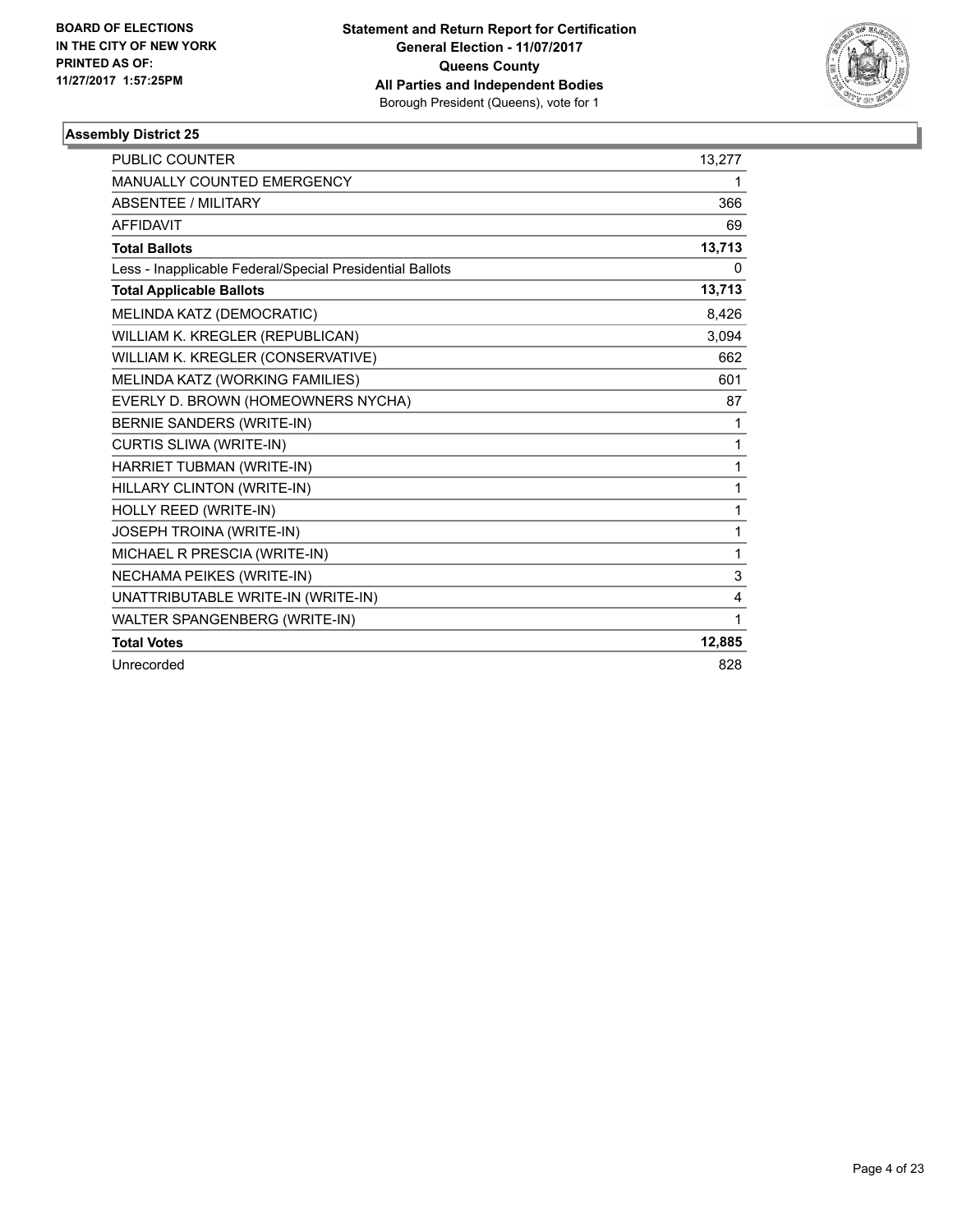

| <b>PUBLIC COUNTER</b>                                    | 23,361                  |
|----------------------------------------------------------|-------------------------|
| <b>MANUALLY COUNTED EMERGENCY</b>                        | 0                       |
| ABSENTEE / MILITARY                                      | 843                     |
| <b>AFFIDAVIT</b>                                         | 175                     |
| <b>Total Ballots</b>                                     | 24,379                  |
| Less - Inapplicable Federal/Special Presidential Ballots | 0                       |
| <b>Total Applicable Ballots</b>                          | 24,379                  |
| MELINDA KATZ (DEMOCRATIC)                                | 13,271                  |
| WILLIAM K. KREGLER (REPUBLICAN)                          | 7,041                   |
| WILLIAM K. KREGLER (CONSERVATIVE)                        | 1,457                   |
| MELINDA KATZ (WORKING FAMILIES)                          | 1,027                   |
| EVERLY D. BROWN (HOMEOWNERS NYCHA)                       | 107                     |
| <b>BRAD WILK (WRITE-IN)</b>                              | 1                       |
| CLAIRE SCHULMAN (WRITE-IN)                               | 1                       |
| DANIEL SOLOMON (WRITE-IN)                                | 1                       |
| DWIGHT GOODEN (WRITE-IN)                                 | 1                       |
| ELIO FORCINA (WRITE-IN)                                  | $\overline{\mathbf{c}}$ |
| HUMPTY DUMPTY (WRITE-IN)                                 | 1                       |
| JOSEPH BECHOR (WRITE-IN)                                 | 1                       |
| KEVIN HONG LAU (WRITE-IN)                                | 1                       |
| KEVIN O'CONNELL (WRITE-IN)                               | 1                       |
| OPRAH WINFREY (WRITE-IN)                                 | 1                       |
| PHILIP M. MCGRORY (WRITE-IN)                             | 1                       |
| ROBERT REID SR. (WRITE-IN)                               | 1                       |
| TIMOTHY COLE (WRITE-IN)                                  | 1                       |
| UNATTRIBUTABLE WRITE-IN (WRITE-IN)                       | $\overline{\mathbf{c}}$ |
| UNCOUNTED WRITE-IN PER STATUTE (WRITE-IN)                | 1                       |
| VIN FRIEDMAN (WRITE-IN)                                  | 1                       |
| <b>Total Votes</b>                                       | 22,921                  |
| Unrecorded                                               | 1,458                   |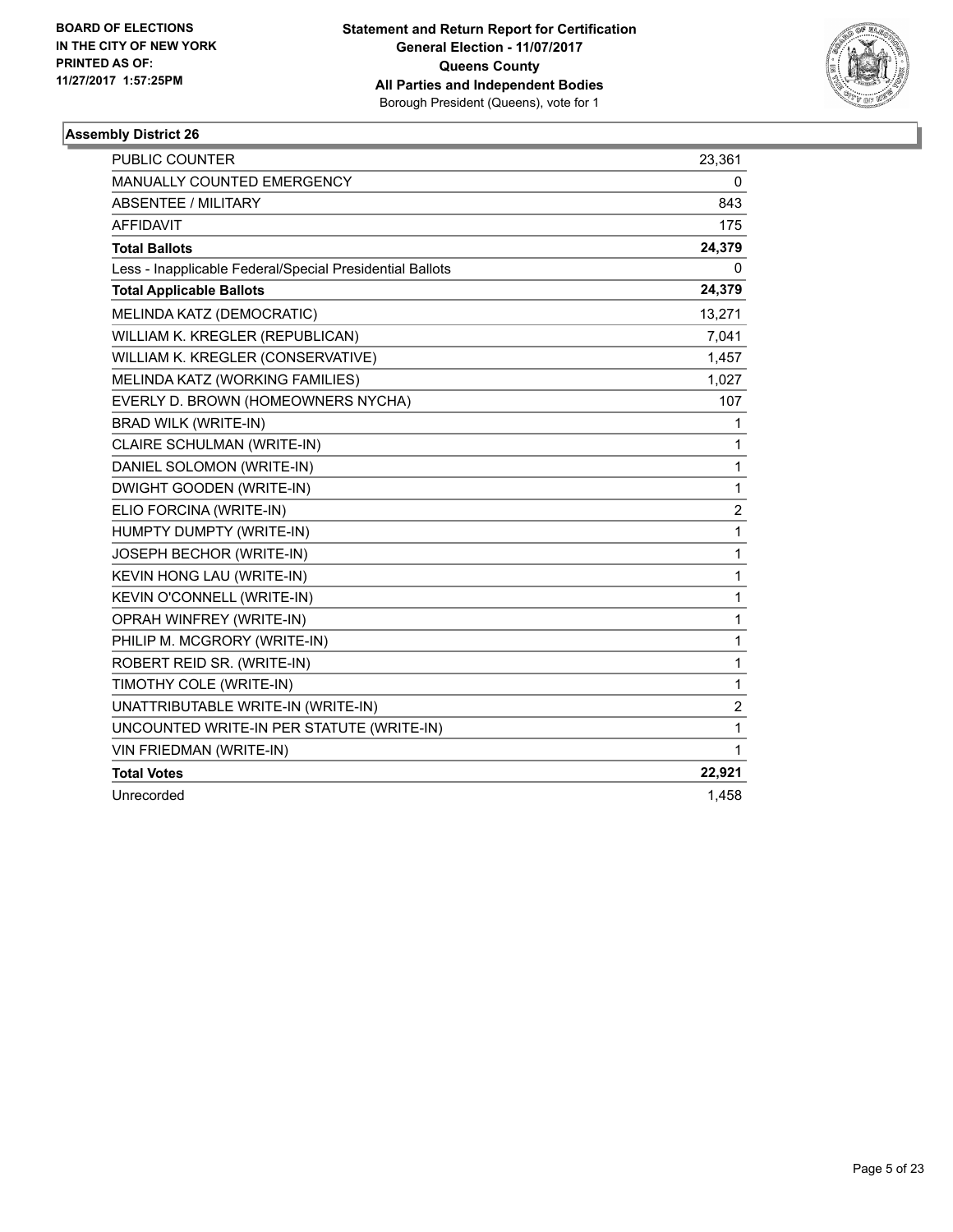

| <b>PUBLIC COUNTER</b>                                    | 14,492       |
|----------------------------------------------------------|--------------|
| MANUALLY COUNTED EMERGENCY                               | 2            |
| ABSENTEE / MILITARY                                      | 541          |
| <b>AFFIDAVIT</b>                                         | 176          |
| <b>Total Ballots</b>                                     | 15,211       |
| Less - Inapplicable Federal/Special Presidential Ballots | 0            |
| <b>Total Applicable Ballots</b>                          | 15,211       |
| MELINDA KATZ (DEMOCRATIC)                                | 10,140       |
| WILLIAM K. KREGLER (REPUBLICAN)                          | 2,837        |
| WILLIAM K. KREGLER (CONSERVATIVE)                        | 542          |
| MELINDA KATZ (WORKING FAMILIES)                          | 801          |
| EVERLY D. BROWN (HOMEOWNERS NYCHA)                       | 94           |
| AKEEM BROWDER (WRITE-IN)                                 | 1            |
| ALFRED E. NEWMAN (WRITE-IN)                              | 1            |
| <b>BULLWINKLE MOOSE (WRITE-IN)</b>                       | $\mathbf{1}$ |
| DONALD DUCK (WRITE-IN)                                   | 1            |
| <b>GALE BREWER (WRITE-IN)</b>                            | $\mathbf{1}$ |
| HEATHER SUMMA (WRITE-IN)                                 | $\mathbf{1}$ |
| JACQULAE J. DORDY (WRITE-IN)                             | $\mathbf{1}$ |
| JASON CAMPBELL (WRITE-IN)                                | 1            |
| LAUREN DISTEPHANO (WRITE-IN)                             | 1            |
| LEROY COMRIE (WRITE-IN)                                  | $\mathbf{1}$ |
| MARK NIERMAN (WRITE-IN)                                  | $\mathbf{1}$ |
| PATRICIA M. PATON (WRITE-IN)                             | $\mathbf{1}$ |
| ROBERT WOODSON (WRITE-IN)                                | 1            |
| STEPHAN EDEL (WRITE-IN)                                  | 1            |
| TONY AVELLA (WRITE-IN)                                   | $\mathbf 1$  |
| UNATTRIBUTABLE WRITE-IN (WRITE-IN)                       | $\mathbf{1}$ |
| ZANE MARKOWITZ (WRITE-IN)                                | 1            |
| <b>Total Votes</b>                                       | 14,431       |
| Unrecorded                                               | 780          |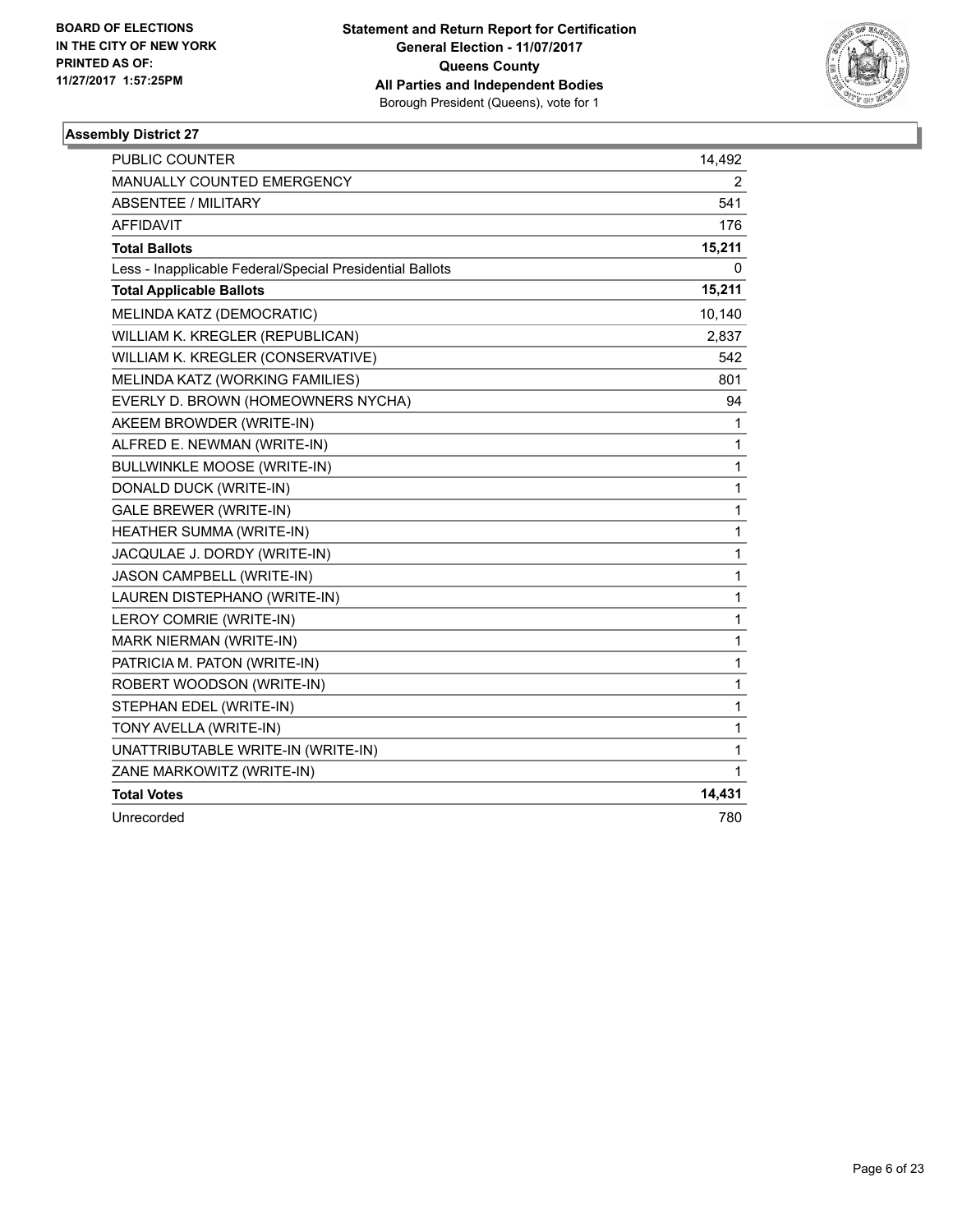

| PUBLIC COUNTER                                           | 19,053 |
|----------------------------------------------------------|--------|
| MANUALLY COUNTED EMERGENCY                               | 0      |
| <b>ABSENTEE / MILITARY</b>                               | 699    |
| AFFIDAVIT                                                | 176    |
| <b>Total Ballots</b>                                     | 19,928 |
| Less - Inapplicable Federal/Special Presidential Ballots | 0      |
| <b>Total Applicable Ballots</b>                          | 19,928 |
| MELINDA KATZ (DEMOCRATIC)                                | 12,429 |
| WILLIAM K. KREGLER (REPUBLICAN)                          | 4,496  |
| WILLIAM K. KREGLER (CONSERVATIVE)                        | 888    |
| MELINDA KATZ (WORKING FAMILIES)                          | 1,146  |
| EVERLY D. BROWN (HOMEOWNERS NYCHA)                       | 134    |
| BERNARD BOSIO (WRITE-IN)                                 | 1      |
| BRIAN SPAULDING (WRITE-IN)                               | 1      |
| CAITLIN SHANN (WRITE-IN)                                 | 1      |
| CURTIS SLIWA (WRITE-IN)                                  | 1      |
| DONALD DUCK (WRITE-IN)                                   | 1      |
| GERALD CHARLES SKOLNIK (WRITE-IN)                        | 1      |
| GLENN A. MATHES II (WRITE-IN)                            | 1      |
| JESSE P. ROLAND (WRITE-IN)                               | 1      |
| JOHN J. SLAGG (WRITE-IN)                                 | 1      |
| JOHN TYLER (WRITE-IN)                                    | 1      |
| JOSEF WASNER (WRITE-IN)                                  | 1      |
| JOSH BAILEY (WRITE-IN)                                   | 1      |
| JOSHUA TANZER (WRITE-IN)                                 | 1      |
| KAREN SMITH (WRITE-IN)                                   | 1      |
| KATHRYN BUTVIC (WRITE-IN)                                | 1      |
| KEN CARL (WRITE-IN)                                      | 1      |
| KEN LIEB (WRITE-IN)                                      | 1      |
| LEON TROUTSKY (WRITE-IN)                                 | 1      |
| LOIS MARBACH (WRITE-IN)                                  | 1      |
| MICKEY MOUSE (WRITE-IN)                                  | 3      |
| MIKE MILLER (WRITE-IN)                                   | 1      |
| MONICA LEWINSKY (WRITE-IN)                               | 1      |
| MORGAN GRANT (WRITE-IN)                                  | 1      |
| PETER VALLONE JR. (WRITE-IN)                             | 1      |
| ROXANNE MARTIN (WRITE-IN)                                | 2      |
| STEPHEN COLBERT (WRITE-IN)                               | 1      |
| UNATTRIBUTABLE WRITE-IN (WRITE-IN)                       | 9      |
| WALTER WEIS (WRITE-IN)                                   | 1      |
| WILLY WONKA (WRITE-IN)                                   | 1      |
| <b>Total Votes</b>                                       | 19,133 |
| Unrecorded                                               | 795    |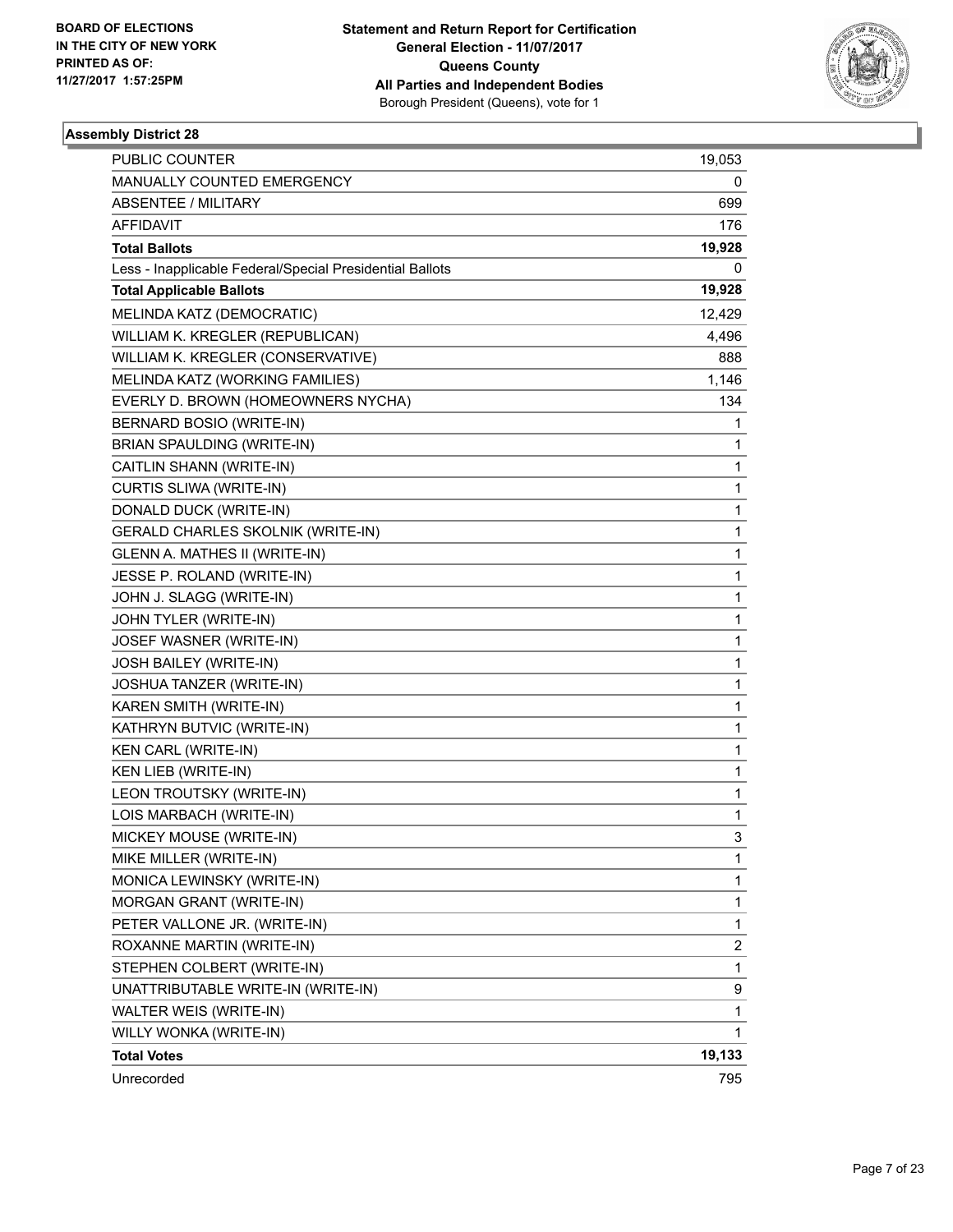

| <b>PUBLIC COUNTER</b>                                    | 18,702       |
|----------------------------------------------------------|--------------|
| <b>MANUALLY COUNTED EMERGENCY</b>                        | 0            |
| <b>ABSENTEE / MILITARY</b>                               | 467          |
| <b>AFFIDAVIT</b>                                         | 172          |
| <b>Total Ballots</b>                                     | 19,341       |
| Less - Inapplicable Federal/Special Presidential Ballots | 0            |
| <b>Total Applicable Ballots</b>                          | 19,341       |
| MELINDA KATZ (DEMOCRATIC)                                | 17,391       |
| WILLIAM K. KREGLER (REPUBLICAN)                          | 581          |
| WILLIAM K. KREGLER (CONSERVATIVE)                        | 127          |
| MELINDA KATZ (WORKING FAMILIES)                          | 462          |
| EVERLY D. BROWN (HOMEOWNERS NYCHA)                       | 172          |
| CHANTELLE JOHNSON (WRITE-IN)                             | 1            |
| DOREEN MARTIN (WRITE-IN)                                 | 1            |
| HUGH HAMILTON (WRITE-IN)                                 | 1            |
| IRA J. NEEDLEMAN (WRITE-IN)                              | 1            |
| JEHOVAH'S KINGDOM (WRITE-IN)                             | 1            |
| JOHN W. CRONIN (WRITE-IN)                                | $\mathbf{1}$ |
| LEROY COMRIE (WRITE-IN)                                  | 1            |
| SYED S. HOSSAIN (WRITE-IN)                               | 1            |
| THOMAS SHCHOBENRO (WRITE-IN)                             | 1            |
| UNATTRIBUTABLE WRITE-IN (WRITE-IN)                       | 4            |
| <b>Total Votes</b>                                       | 18,746       |
| Unrecorded                                               | 595          |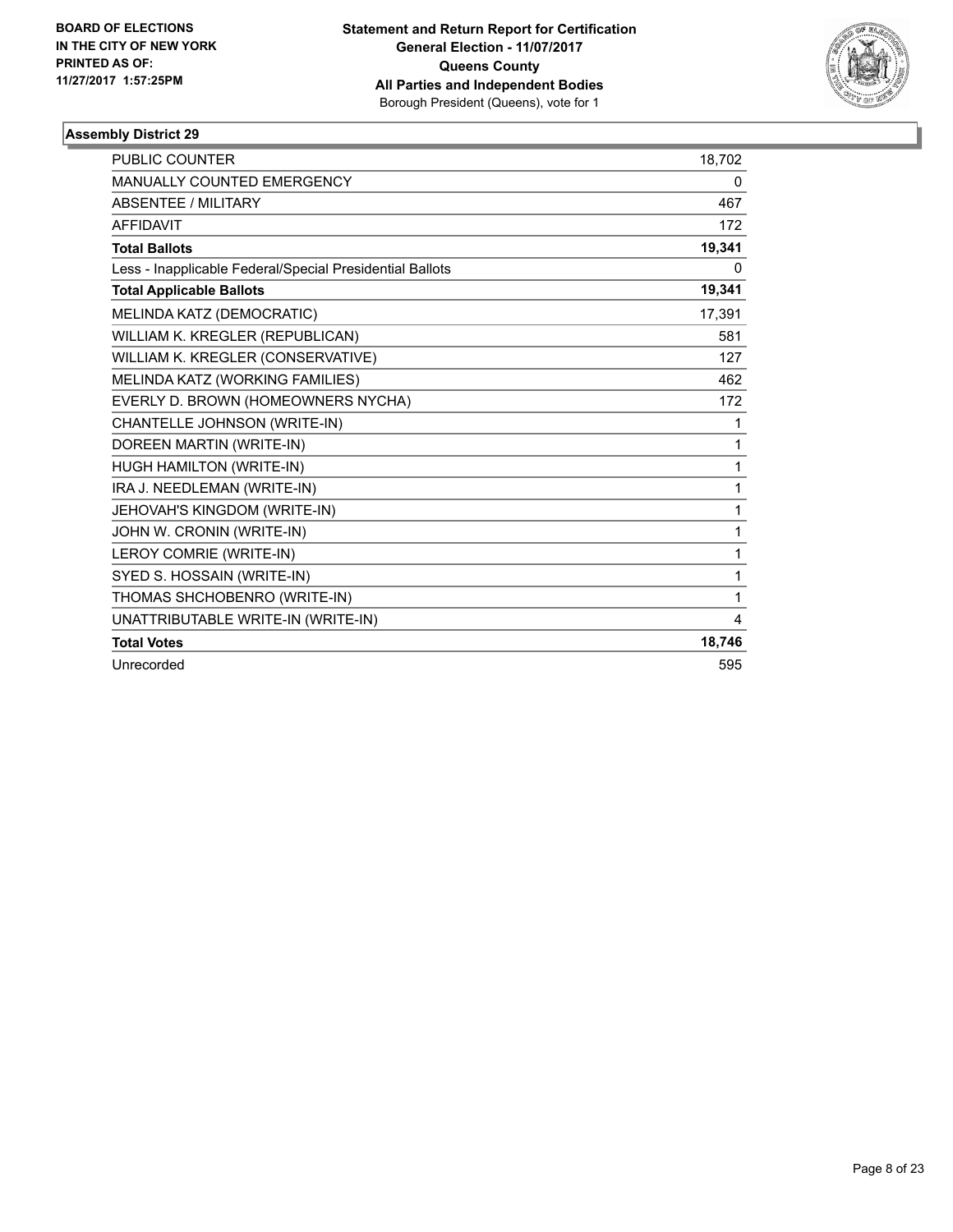

| <b>PUBLIC COUNTER</b>                                    | 17,607         |
|----------------------------------------------------------|----------------|
| MANUALLY COUNTED EMERGENCY                               | 0              |
| ABSENTEE / MILITARY                                      | 482            |
| <b>AFFIDAVIT</b>                                         | 133            |
| <b>Total Ballots</b>                                     | 18,222         |
| Less - Inapplicable Federal/Special Presidential Ballots | 0              |
| <b>Total Applicable Ballots</b>                          | 18,222         |
| MELINDA KATZ (DEMOCRATIC)                                | 10,156         |
| WILLIAM K. KREGLER (REPUBLICAN)                          | 4,756          |
| WILLIAM K. KREGLER (CONSERVATIVE)                        | 1,040          |
| MELINDA KATZ (WORKING FAMILIES)                          | 1,113          |
| EVERLY D. BROWN (HOMEOWNERS NYCHA)                       | 104            |
| <b>BARACK OBAMA (WRITE-IN)</b>                           | 1              |
| BARRY WEINBERGER (WRITE-IN)                              | 1              |
| <b>BRADLEY WALLS (WRITE-IN)</b>                          | $\overline{c}$ |
| DAMIAN TORRISI (WRITE-IN)                                | 1              |
| DEVON T. HENRY (WRITE-IN)                                | 1              |
| DONALD DUCK (WRITE-IN)                                   | 1              |
| GREGORY H. KINIKUGH (WRITE-IN)                           | 1              |
| JABARI BRISPORT (WRITE-IN)                               | 1              |
| JAMES BOSCO (WRITE-IN)                                   | 1              |
| JAMES TRENT (WRITE-IN)                                   | 1              |
| JANETTE SADIK-KHAN (WRITE-IN)                            | 1              |
| MICHAEL P. CECCHINI (WRITE-IN)                           | 1              |
| MONTGOMERY BURNS (WRITE-IN)                              | 1              |
| NICK NORMAL (WRITE-IN)                                   | 1              |
| RAY GAZER ESQ (WRITE-IN)                                 | 1              |
| SUSAN S. LEE (WRITE-IN)                                  | 1              |
| THOMAS MCNAMARRA (WRITE-IN)                              | 1              |
| UNATTRIBUTABLE WRITE-IN (WRITE-IN)                       | 5              |
| <b>Total Votes</b>                                       | 17,192         |
| Unrecorded                                               | 1,030          |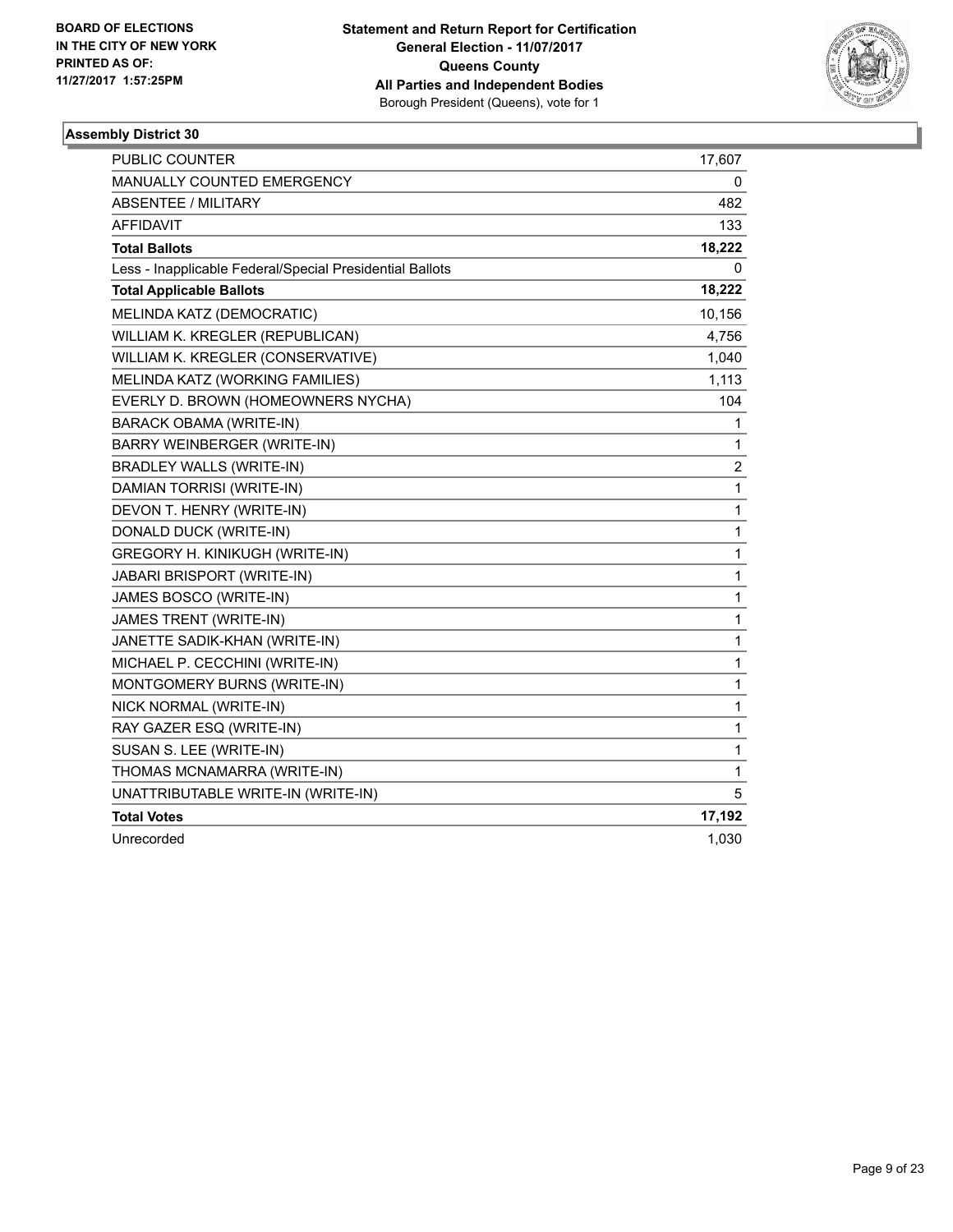

| <b>PUBLIC COUNTER</b>                                    | 12,442 |
|----------------------------------------------------------|--------|
| MANUALLY COUNTED EMERGENCY                               | 1      |
| <b>ABSENTEE / MILITARY</b>                               | 320    |
| <b>AFFIDAVIT</b>                                         | 150    |
| <b>Total Ballots</b>                                     | 12,913 |
| Less - Inapplicable Federal/Special Presidential Ballots | 0      |
| <b>Total Applicable Ballots</b>                          | 12,913 |
| MELINDA KATZ (DEMOCRATIC)                                | 10,946 |
| WILLIAM K. KREGLER (REPUBLICAN)                          | 764    |
| WILLIAM K. KREGLER (CONSERVATIVE)                        | 172    |
| MELINDA KATZ (WORKING FAMILIES)                          | 390    |
| EVERLY D. BROWN (HOMEOWNERS NYCHA)                       | 119    |
| ALISON TAN (WRITE-IN)                                    | 1      |
| DEREK HAMILTON (WRITE-IN)                                | 1      |
| <b>GLORIA MUTTERA (WRITE-IN)</b>                         | 1      |
| JEFFREY WILLIAMS MAISONET (WRITE-IN)                     | 1      |
| MILVA MILLER (WRITE-IN)                                  | 1      |
| OSASUMWEN ASEMOTA (WRITE-IN)                             | 1      |
| PETER L. DONAHUE (WRITE-IN)                              | 1      |
| SABINE FRENCH (WRITE-IN)                                 | 1      |
| UNATTRIBUTABLE WRITE-IN (WRITE-IN)                       | 4      |
| <b>Total Votes</b>                                       | 12,403 |
| Unrecorded                                               | 510    |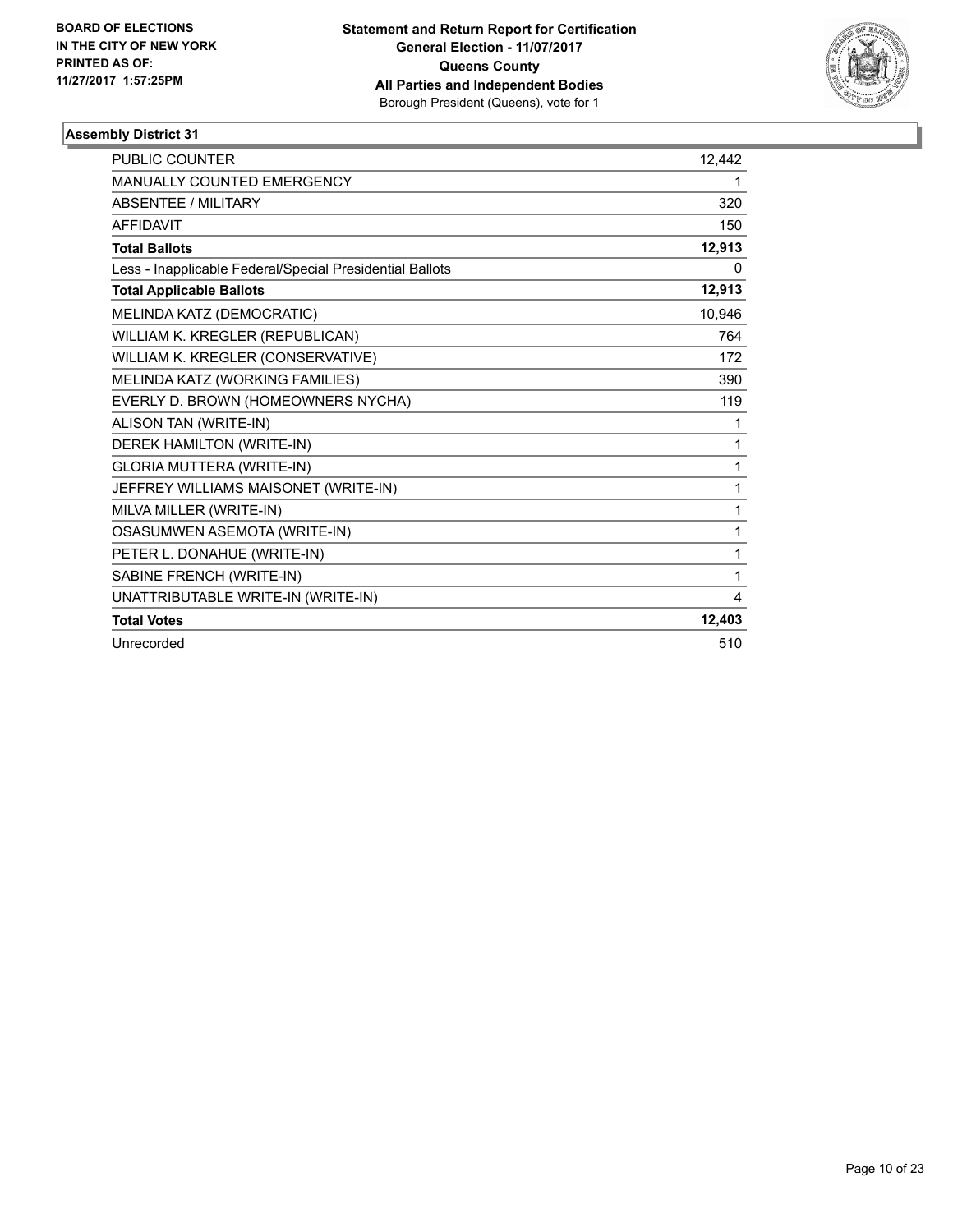

| <b>PUBLIC COUNTER</b>                                    | 17,110 |
|----------------------------------------------------------|--------|
| <b>MANUALLY COUNTED EMERGENCY</b>                        | 0      |
| <b>ABSENTEE / MILITARY</b>                               | 434    |
| <b>AFFIDAVIT</b>                                         | 168    |
| <b>Total Ballots</b>                                     | 17,712 |
| Less - Inapplicable Federal/Special Presidential Ballots | 0      |
| <b>Total Applicable Ballots</b>                          | 17,712 |
| MELINDA KATZ (DEMOCRATIC)                                | 15,712 |
| WILLIAM K. KREGLER (REPUBLICAN)                          | 440    |
| WILLIAM K. KREGLER (CONSERVATIVE)                        | 81     |
| MELINDA KATZ (WORKING FAMILIES)                          | 501    |
| EVERLY D. BROWN (HOMEOWNERS NYCHA)                       | 191    |
| ADRIENE ADAMS (WRITE-IN)                                 | 1      |
| <b>BUTLER RICHARD (WRITE-IN)</b>                         | 1      |
| CRAIG EUGENE BOYER (WRITE-IN)                            | 1      |
| CYNTHIA PYNE (WRITE-IN)                                  | 1      |
| JAHI ROSE (WRITE-IN)                                     | 1      |
| <b>JESUS CHRIST (WRITE-IN)</b>                           | 1      |
| KENNETH ATKINS (WRITE-IN)                                | 1      |
| UNATTRIBUTABLE WRITE-IN (WRITE-IN)                       | 3      |
| UNCOUNTED WRITE-IN PER STATUTE (WRITE-IN)                | 1      |
| WILLIE L. BAKER (WRITE-IN)                               | 1      |
| <b>Total Votes</b>                                       | 16,937 |
| Unrecorded                                               | 775    |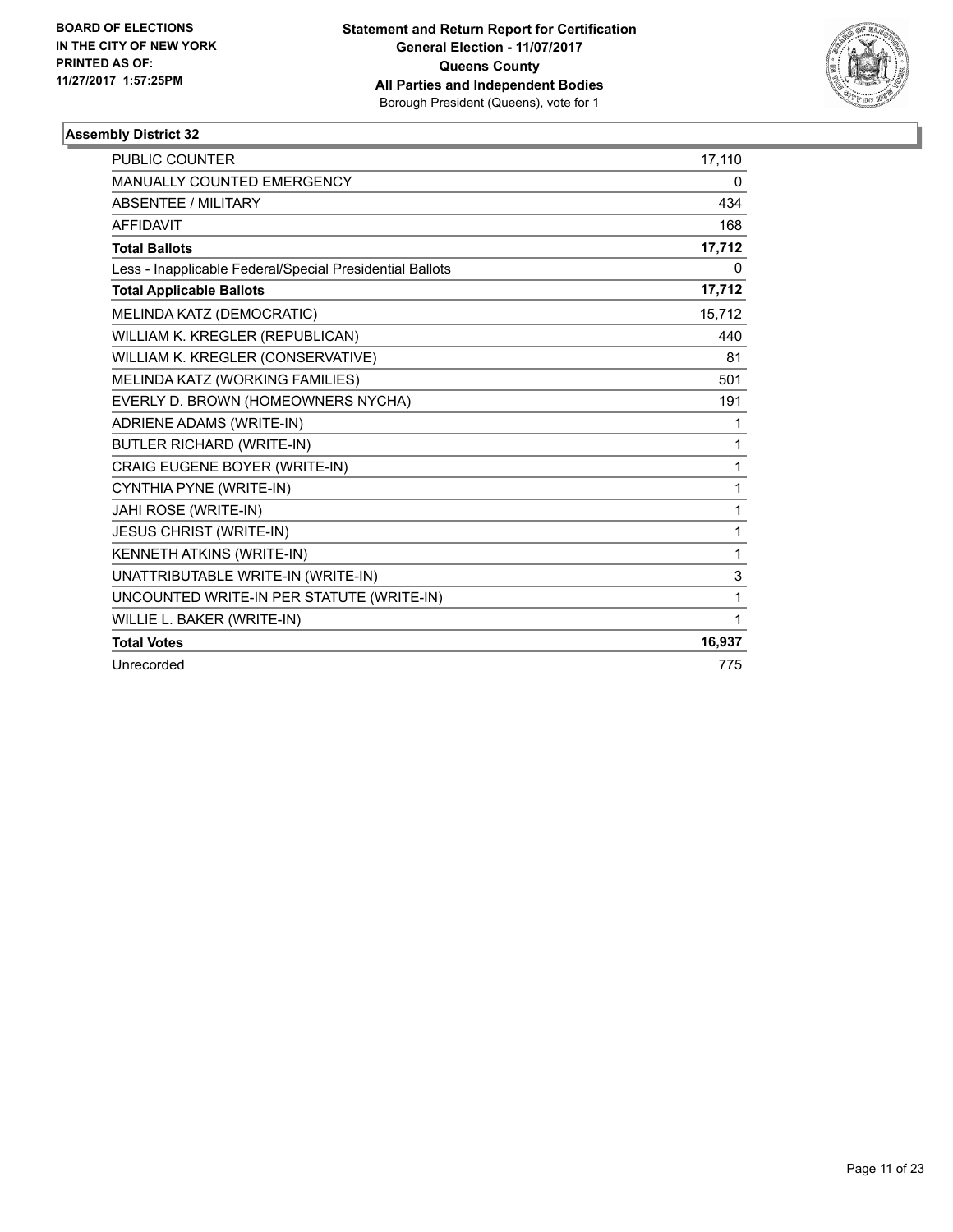

| <b>PUBLIC COUNTER</b>                                    | 21,009         |
|----------------------------------------------------------|----------------|
| MANUALLY COUNTED EMERGENCY                               | 6              |
| <b>ABSENTEE / MILITARY</b>                               | 473            |
| <b>AFFIDAVIT</b>                                         | 173            |
| <b>Total Ballots</b>                                     | 21,661         |
| Less - Inapplicable Federal/Special Presidential Ballots | 0              |
| <b>Total Applicable Ballots</b>                          | 21,661         |
| MELINDA KATZ (DEMOCRATIC)                                | 17,651         |
| WILLIAM K. KREGLER (REPUBLICAN)                          | 1,872          |
| WILLIAM K. KREGLER (CONSERVATIVE)                        | 482            |
| MELINDA KATZ (WORKING FAMILIES)                          | 617            |
| EVERLY D. BROWN (HOMEOWNERS NYCHA)                       | 169            |
| <b>ANTHONY RIVERS (WRITE-IN)</b>                         | 4              |
| CHARLTON D'SOUZA (WRITE-IN)                              | 1              |
| CHEDOZE CHEYERE (WRITE-IN)                               | 1              |
| <b>COLLETTE PEAN (WRITE-IN)</b>                          | 1              |
| DAVID P. SEGRE (WRITE-IN)                                | 1              |
| <b>JASON TROCHE (WRITE-IN)</b>                           | 1              |
| JOANN FLOYD-WHITEHEAD (WRITE-IN)                         | $\overline{2}$ |
| KENNETH MILUENL (WRITE-IN)                               | 1              |
| LEROY COMRIE (WRITE-IN)                                  | 1              |
| ROBBIE GOSINE (WRITE-IN)                                 | 2              |
| UNATTRIBUTABLE WRITE-IN (WRITE-IN)                       | $\overline{7}$ |
| WALT DISNEY (WRITE-IN)                                   | 1              |
| <b>Total Votes</b>                                       | 20,814         |
| Unrecorded                                               | 847            |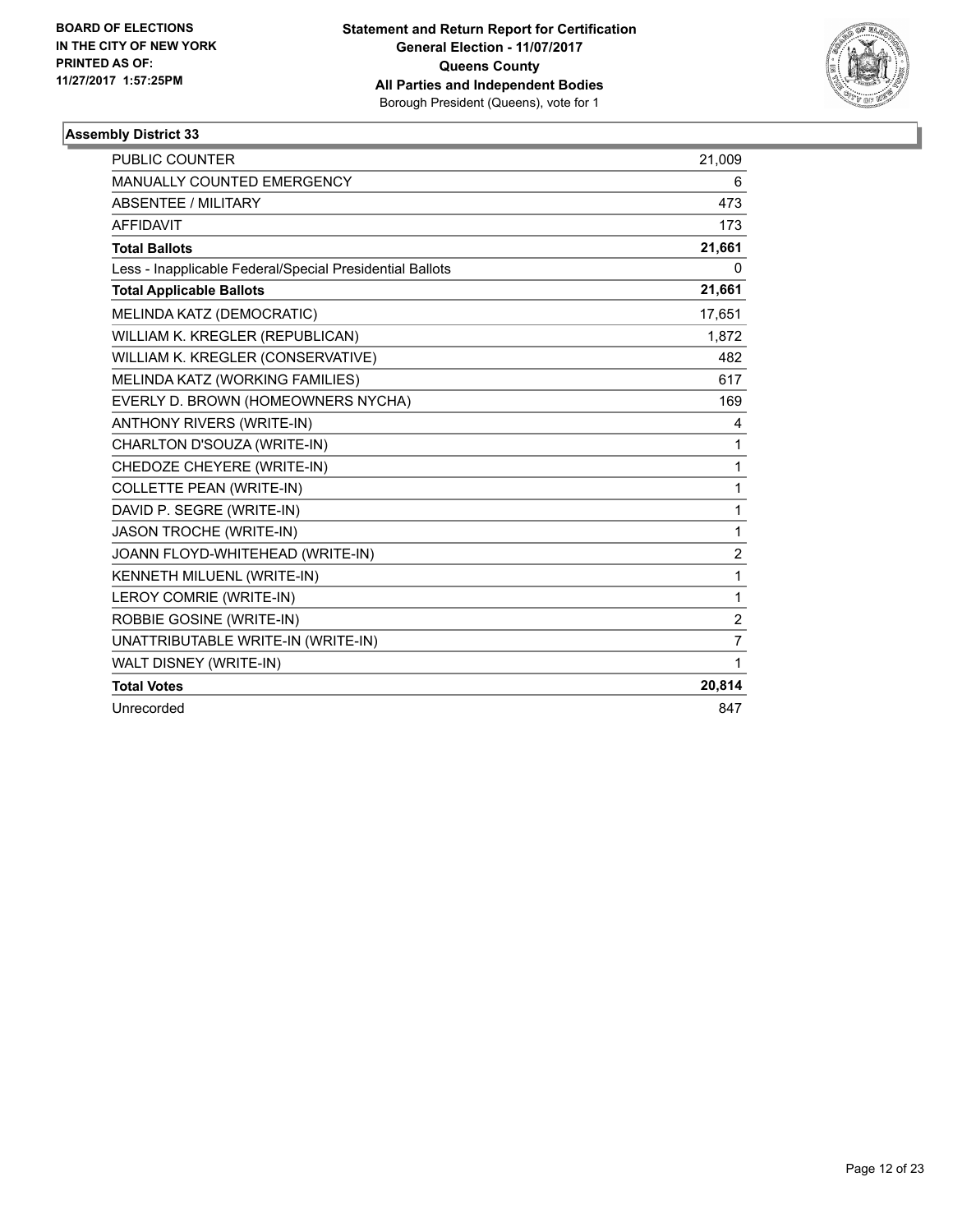

| <b>PUBLIC COUNTER</b>                                    | 10,767         |
|----------------------------------------------------------|----------------|
| MANUALLY COUNTED EMERGENCY                               | 0              |
| ABSENTEE / MILITARY                                      | 261            |
| <b>AFFIDAVIT</b>                                         | 124            |
| <b>Total Ballots</b>                                     | 11,152         |
| Less - Inapplicable Federal/Special Presidential Ballots | 0              |
| <b>Total Applicable Ballots</b>                          | 11,152         |
| MELINDA KATZ (DEMOCRATIC)                                | 7,879          |
| WILLIAM K. KREGLER (REPUBLICAN)                          | 1,432          |
| WILLIAM K. KREGLER (CONSERVATIVE)                        | 311            |
| MELINDA KATZ (WORKING FAMILIES)                          | 819            |
| EVERLY D. BROWN (HOMEOWNERS NYCHA)                       | 66             |
| ANA MARIA BAZAN (WRITE-IN)                               | 1              |
| CRISTINA FURLONG (WRITE-IN)                              | $\mathbf 1$    |
| ELVIS TERAN (WRITE-IN)                                   | 1              |
| GENE C. MOHR (WRITE-IN)                                  | 1              |
| JASON CHIN-FATT (WRITE-IN)                               | $\mathbf{1}$   |
| JULIA A WILLEBRAND (WRITE-IN)                            | 1              |
| RAMARLEY GRAHAM (WRITE-IN)                               | 2              |
| REBECCA JOHNSON (WRITE-IN)                               | 1              |
| TULSI GABBARD (WRITE-IN)                                 | 1              |
| UNATTRIBUTABLE WRITE-IN (WRITE-IN)                       | $\overline{7}$ |
| <b>Total Votes</b>                                       | 10,524         |
| Unrecorded                                               | 628            |

| PUBLIC COUNTER                                           | 9,131 |
|----------------------------------------------------------|-------|
| <b>MANUALLY COUNTED EMERGENCY</b>                        | 0     |
| ABSENTEE / MILITARY                                      | 371   |
| <b>AFFIDAVIT</b>                                         | 70    |
| <b>Total Ballots</b>                                     | 9,572 |
| Less - Inapplicable Federal/Special Presidential Ballots | 0     |
| <b>Total Applicable Ballots</b>                          | 9,572 |
| MELINDA KATZ (DEMOCRATIC)                                | 7,489 |
| WILLIAM K. KREGLER (REPUBLICAN)                          | 952   |
| WILLIAM K. KREGLER (CONSERVATIVE)                        | 161   |
| MELINDA KATZ (WORKING FAMILIES)                          | 352   |
| EVERLY D. BROWN (HOMEOWNERS NYCHA)                       | 86    |
| CASSANDRA BOUTIN (WRITE-IN)                              | 1     |
| <b>GREEN ARROW (WRITE-IN)</b>                            | 1     |
| IMPERATOR FURIOSA (WRITE-IN)                             | 1     |
| JOHN VERCO (WRITE-IN)                                    | 1     |
| MARK J. BIBLIS (WRITE-IN)                                | 1     |
| UNATTRIBUTABLE WRITE-IN (WRITE-IN)                       | 4     |
| <b>Total Votes</b>                                       | 9,049 |
| Unrecorded                                               | 523   |
|                                                          |       |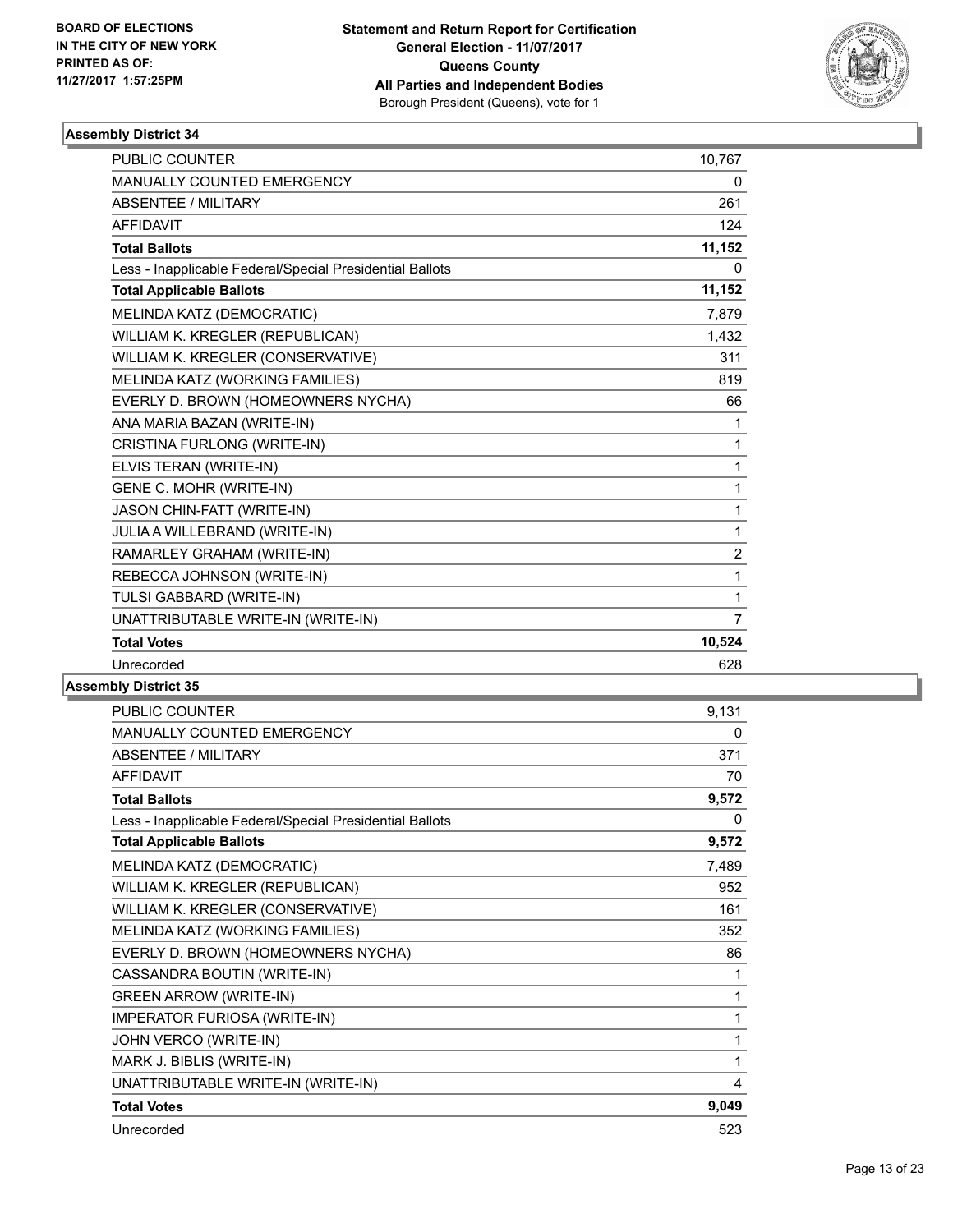

| PUBLIC COUNTER                                           | 18,085       |
|----------------------------------------------------------|--------------|
| MANUALLY COUNTED EMERGENCY                               | 0            |
| <b>ABSENTEE / MILITARY</b>                               | 311          |
| <b>AFFIDAVIT</b>                                         | 258          |
| <b>Total Ballots</b>                                     | 18,654       |
| Less - Inapplicable Federal/Special Presidential Ballots | 0            |
| <b>Total Applicable Ballots</b>                          | 18,654       |
| MELINDA KATZ (DEMOCRATIC)                                | 12,324       |
| WILLIAM K. KREGLER (REPUBLICAN)                          | 2,819        |
| WILLIAM K. KREGLER (CONSERVATIVE)                        | 527          |
| MELINDA KATZ (WORKING FAMILIES)                          | 1,626        |
| EVERLY D. BROWN (HOMEOWNERS NYCHA)                       | 164          |
| AL SMITH (WRITE-IN)                                      | 1            |
| AVINDER AUJLA (WRITE-IN)                                 | 1            |
| CHRISTINE VAN KIPP (WRITE-IN)                            | $\mathbf{1}$ |
| ELLIOT SPITZER (WRITE-IN)                                | 2            |
| JIMMY VAN BRAMER (WRITE-IN)                              | $\mathbf{1}$ |
| JOSEPH DISTEPHANO (WRITE-IN)                             | 1            |
| <b>KEVIN RICHARDSON (WRITE-IN)</b>                       | 1            |
| LISA JANKOWSKI (WRITE-IN)                                | 1            |
| <b>MARCY BORTEN (WRITE-IN)</b>                           | 1            |
| MARJORIE CLARKE (WRITE-IN)                               | 1            |
| MATT GORTON (WRITE-IN)                                   | $\mathbf{1}$ |
| MICKEY MOUSE (WRITE-IN)                                  | 1            |
| MIKE TOLKIN (WRITE-IN)                                   | 1            |
| PETER DOUSKALIS (WRITE-IN)                               | 1            |
| PETER VALLONE JR (WRITE-IN)                              | 1            |
| PETER VALLONE JR. (WRITE-IN)                             | 1            |
| PHILIP NEUMANN (WRITE-IN)                                | 1            |
| ROBERT GUNTHER (WRITE-IN)                                | $\mathbf{1}$ |
| SARA STANLEY (WRITE-IN)                                  | 2            |
| SIEGFRIED BAKER (WRITE-IN)                               | 1            |
| UNATTRIBUTABLE WRITE-IN (WRITE-IN)                       | 5            |
| <b>Total Votes</b>                                       | 17,487       |
| Unrecorded                                               | 1,167        |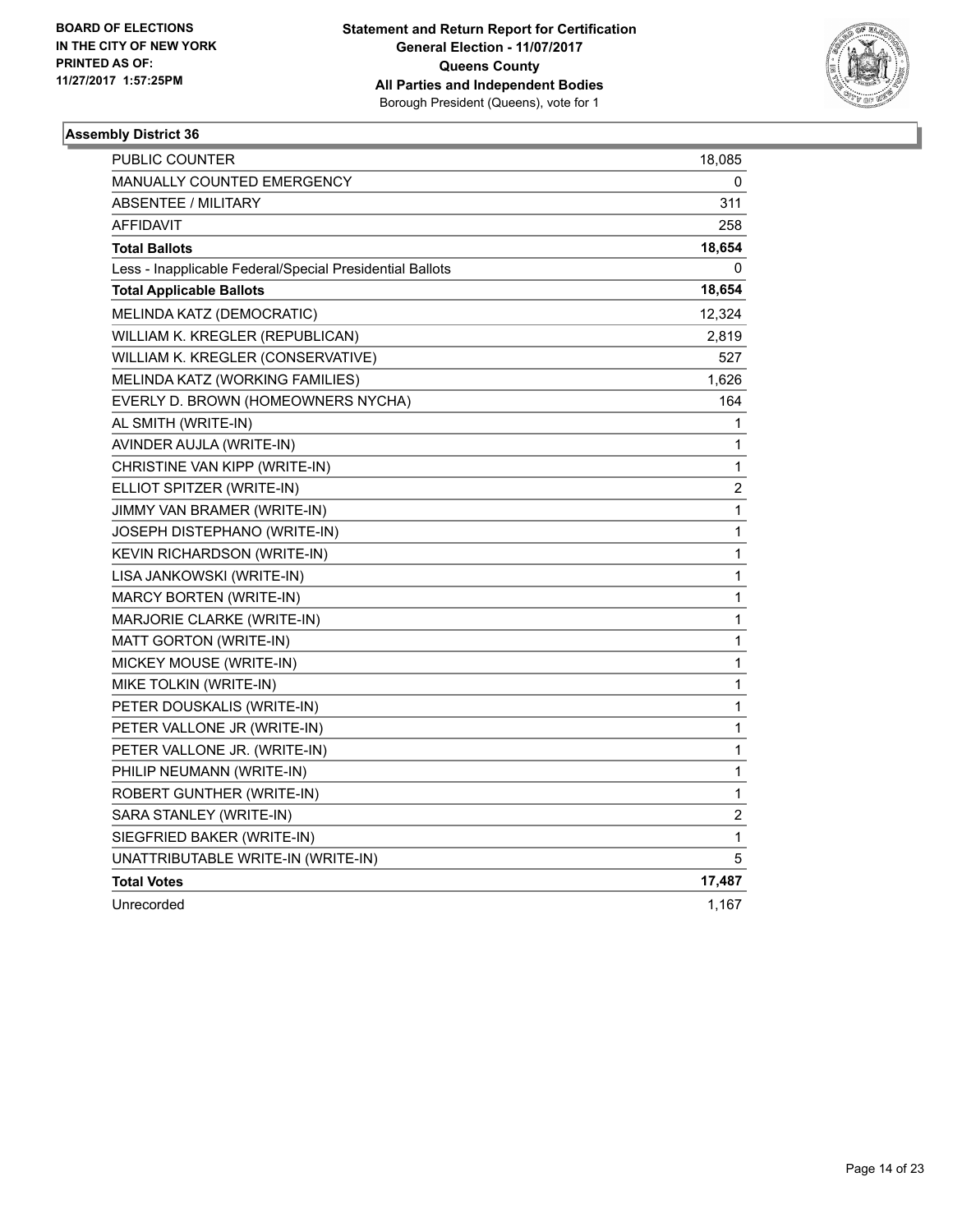

| <b>PUBLIC COUNTER</b>                                    | 15,803         |
|----------------------------------------------------------|----------------|
| MANUALLY COUNTED EMERGENCY                               | 6              |
| <b>ABSENTEE / MILITARY</b>                               | 272            |
| <b>AFFIDAVIT</b>                                         | 227            |
| <b>Total Ballots</b>                                     | 16,308         |
| Less - Inapplicable Federal/Special Presidential Ballots | 0              |
| <b>Total Applicable Ballots</b>                          | 16,308         |
| MELINDA KATZ (DEMOCRATIC)                                | 11,320         |
| WILLIAM K. KREGLER (REPUBLICAN)                          | 1,935          |
| WILLIAM K. KREGLER (CONSERVATIVE)                        | 383            |
| MELINDA KATZ (WORKING FAMILIES)                          | 1,488          |
| EVERLY D. BROWN (HOMEOWNERS NYCHA)                       | 169            |
| AIMEE YANEK (WRITE-IN)                                   | 1              |
| ANTHONY STASI (WRITE-IN)                                 | 1              |
| BRANDT WINDER (WRITE-IN)                                 | 1              |
| BRIAN YANELA (WRITE-IN)                                  | 1              |
| CZUBEK SKORA (WRITE-IN)                                  | $\mathbf{1}$   |
| DANIEL ROBERT MURPHY (WRITE-IN)                          | $\mathbf{1}$   |
| <b>GEORGE MARTIN GROSSMANN (WRITE-IN)</b>                | $\mathbf{1}$   |
| MARCUS GABRIEL RODRIGUEZ (WRITE-IN)                      | 1              |
| MATT DERBY (WRITE-IN)                                    | 1              |
| MELISSA ORLANDO (WRITE-IN)                               | $\mathbf 1$    |
| MELVA MILLER (WRITE-IN)                                  | $\mathbf{1}$   |
| NAHIR NUSRAT PROMY (WRITE-IN)                            | $\mathbf 1$    |
| NORMAN AREVALO (WRITE-IN)                                | 1              |
| PAUL GRAZIANO (WRITE-IN)                                 | 1              |
| RYAN HALLAHAN (WRITE-IN)                                 | $\mathbf 1$    |
| UNATTRIBUTABLE WRITE-IN (WRITE-IN)                       | $\overline{7}$ |
| WALTER N. IWACHIU (WRITE-IN)                             | $\mathbf{1}$   |
| <b>Total Votes</b>                                       | 15,318         |
| Unrecorded                                               | 990            |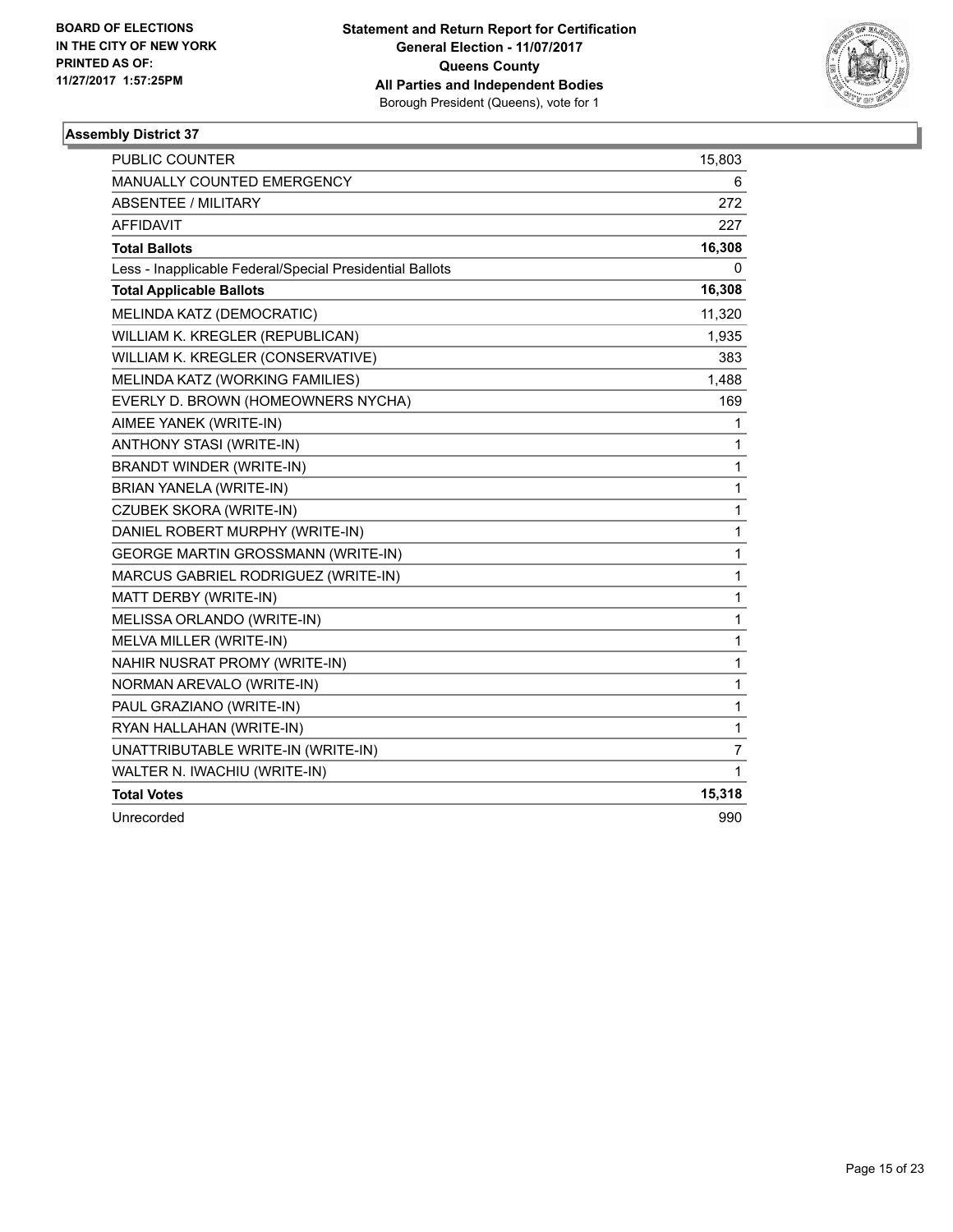

| <b>PUBLIC COUNTER</b>                                    | 10,926 |
|----------------------------------------------------------|--------|
| <b>MANUALLY COUNTED EMERGENCY</b>                        | 0      |
| <b>ABSENTEE / MILITARY</b>                               | 194    |
| <b>AFFIDAVIT</b>                                         | 150    |
| <b>Total Ballots</b>                                     | 11,270 |
| Less - Inapplicable Federal/Special Presidential Ballots | 0      |
| <b>Total Applicable Ballots</b>                          | 11,270 |
| MELINDA KATZ (DEMOCRATIC)                                | 7,301  |
| WILLIAM K. KREGLER (REPUBLICAN)                          | 2,101  |
| WILLIAM K. KREGLER (CONSERVATIVE)                        | 472    |
| MELINDA KATZ (WORKING FAMILIES)                          | 712    |
| EVERLY D. BROWN (HOMEOWNERS NYCHA)                       | 62     |
| AL GORE (WRITE-IN)                                       | 1      |
| ANTHONY WEINER (WRITE-IN)                                | 1      |
| CARMEN BLANCO (WRITE-IN)                                 | 1      |
| MATTHEW GORTON (WRITE-IN)                                | 1      |
| UNATTRIBUTABLE WRITE-IN (WRITE-IN)                       | 5      |
| VINCE SINNOTT (WRITE-IN)                                 | 1      |
| <b>Total Votes</b>                                       | 10,658 |
| Unrecorded                                               | 612    |

| <b>PUBLIC COUNTER</b>                                    | 7,789          |
|----------------------------------------------------------|----------------|
| MANUALLY COUNTED EMERGENCY                               | 0              |
| ABSENTEE / MILITARY                                      | 129            |
| <b>AFFIDAVIT</b>                                         | 84             |
| <b>Total Ballots</b>                                     | 8,002          |
| Less - Inapplicable Federal/Special Presidential Ballots | 0              |
| <b>Total Applicable Ballots</b>                          | 8,002          |
| MELINDA KATZ (DEMOCRATIC)                                | 5,674          |
| WILLIAM K. KREGLER (REPUBLICAN)                          | 1,007          |
| WILLIAM K. KREGLER (CONSERVATIVE)                        | 172            |
| MELINDA KATZ (WORKING FAMILIES)                          | 558            |
| EVERLY D. BROWN (HOMEOWNERS NYCHA)                       | 43             |
| <b>BARACK OBAMA (WRITE-IN)</b>                           | 1              |
| COSTA CONSTANTINIDES (WRITE-IN)                          | 1              |
| DANIEL DROMM (WRITE-IN)                                  | $\overline{2}$ |
| DEREK WALCOTT (WRITE-IN)                                 | 1              |
| DOMINIC FRANCESE (WRITE-IN)                              | $\overline{2}$ |
| KERMIT THE FROG (WRITE-IN)                               | 1              |
| MICHAEL BLOOMBERG (WRITE-IN)                             | 1              |
| PREET BHAHARA (WRITE-IN)                                 | 1              |
| VICTORIA CHAVEZ (WRITE-IN)                               | 1              |
| <b>Total Votes</b>                                       | 7,465          |
| Unrecorded                                               | 537            |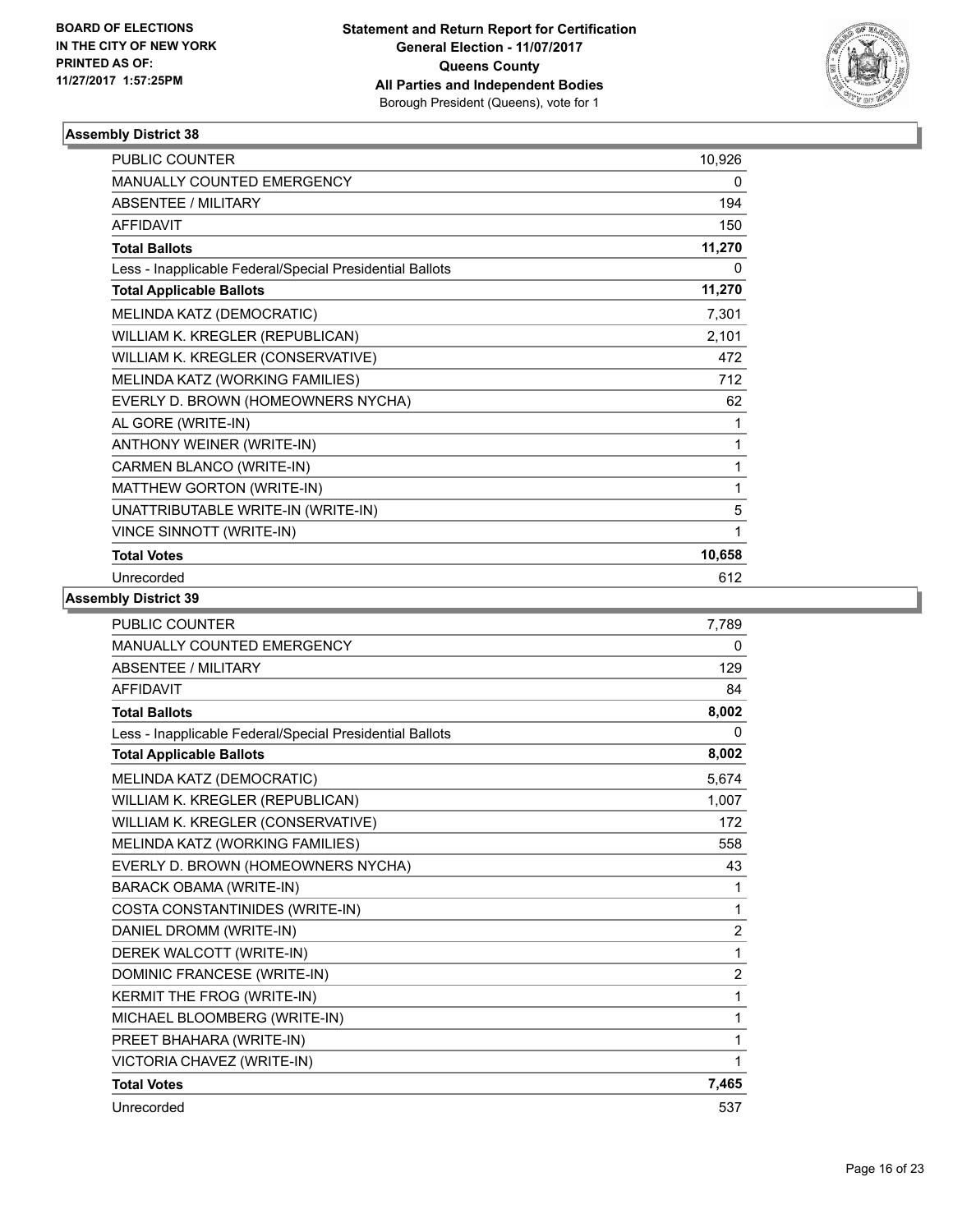

| <b>PUBLIC COUNTER</b>                                    | 9.647  |
|----------------------------------------------------------|--------|
| MANUALLY COUNTED EMERGENCY                               | 0      |
| <b>ABSENTEE / MILITARY</b>                               | 309    |
| <b>AFFIDAVIT</b>                                         | 67     |
| <b>Total Ballots</b>                                     | 10,023 |
| Less - Inapplicable Federal/Special Presidential Ballots | 0      |
| <b>Total Applicable Ballots</b>                          | 10,023 |
| MELINDA KATZ (DEMOCRATIC)                                | 5,987  |
| WILLIAM K. KREGLER (REPUBLICAN)                          | 2,282  |
| WILLIAM K. KREGLER (CONSERVATIVE)                        | 456    |
| MELINDA KATZ (WORKING FAMILIES)                          | 395    |
| EVERLY D. BROWN (HOMEOWNERS NYCHA)                       | 63     |
| ARTHER P. LINREMANN (WRITE-IN)                           | 1      |
| CHRISTOPHER GALLIGAN (WRITE-IN)                          | 1      |
| DEBBIE LUSIGNAN (WRITE-IN)                               | 1      |
| KEVIN LEE (WRITE-IN)                                     | 1      |
| LOUIS P. HAICK (WRITE-IN)                                | 1      |
| MEI WONG (WRITE-IN)                                      | 1      |
| MICHAEL GROSS (WRITE-IN)                                 | 1      |
| MICKEY MOUSE (WRITE-IN)                                  | 1      |
| PAUL SIMON (WRITE-IN)                                    | 1      |
| PETER DURKOVIC (WRITE-IN)                                | 1      |
| RANDY WHITING ROGERS (WRITE-IN)                          | 1      |
| UNATTRIBUTABLE WRITE-IN (WRITE-IN)                       | 1      |
| <b>Total Votes</b>                                       | 9,195  |
| Unrecorded                                               | 828    |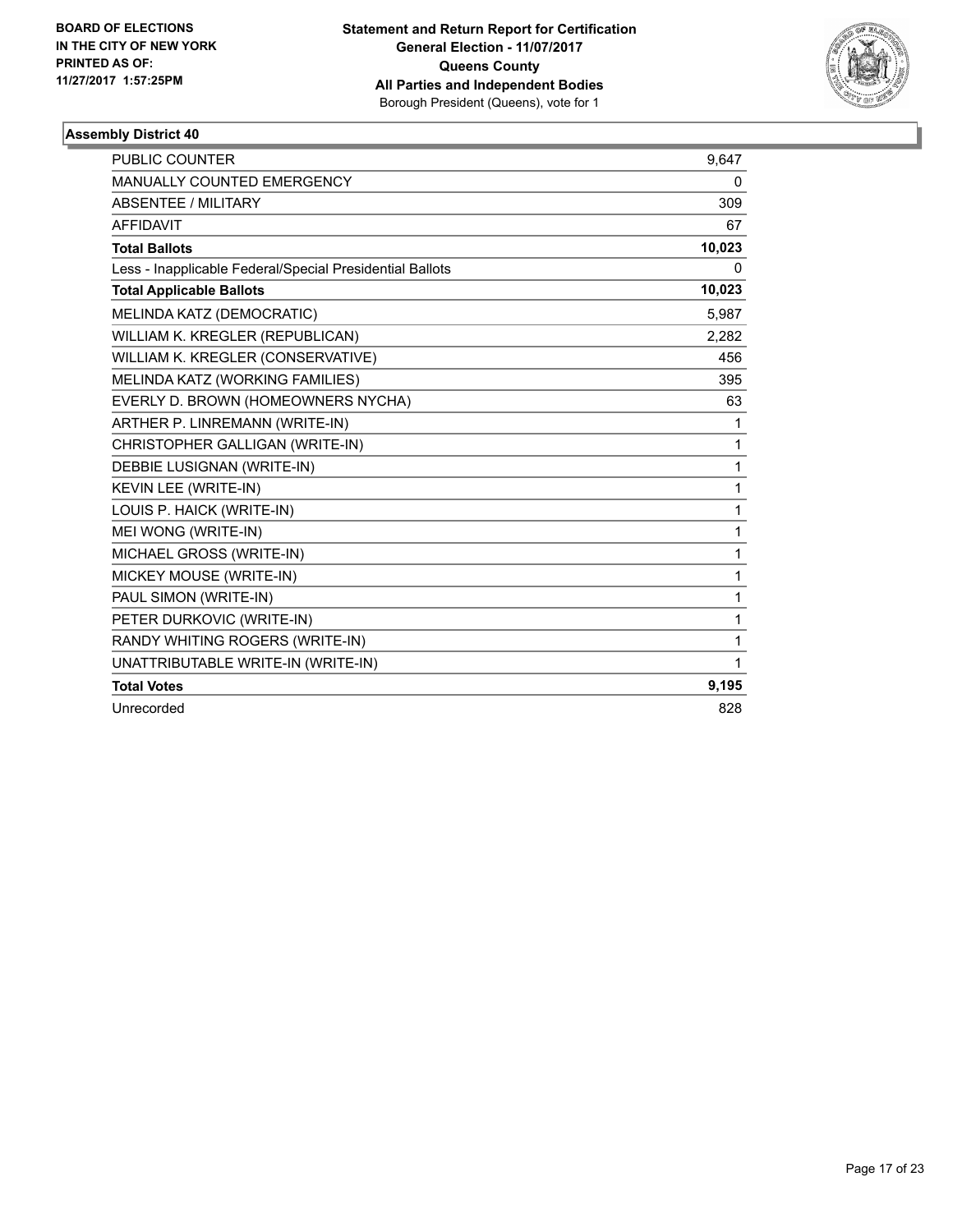

| MANUALLY COUNTED EMERGENCY<br>16<br><b>ABSENTEE / MILITARY</b><br>7,864<br>AFFIDAVIT<br>2,707<br><b>Total Ballots</b><br>286,130<br>Less - Inapplicable Federal/Special Presidential Ballots<br>0<br><b>Total Applicable Ballots</b><br>286,130<br>MELINDA KATZ (DEMOCRATIC)<br>196,870<br>WILLIAM K. KREGLER (REPUBLICAN)<br>47,678<br>WILLIAM K. KREGLER (CONSERVATIVE)<br>10,027<br>MELINDA KATZ (WORKING FAMILIES)<br>14,146<br>EVERLY D. BROWN (HOMEOWNERS NYCHA)<br>2,039<br>ADRIENE ADAMS (WRITE-IN)<br>1<br>AIMEE YANEK (WRITE-IN)<br>1<br>AKEEM BROWDER (WRITE-IN)<br>1<br>$\mathbf{1}$<br>AL GORE (WRITE-IN)<br>AL SMITH (WRITE-IN)<br>1<br>ALATHIA BARNETT (WRITE-IN)<br>1<br>$\mathbf{1}$<br>ALFRED E. NEWMAN (WRITE-IN)<br>ALFRED K. NEWMAN (WRITE-IN)<br>1<br>$\mathbf 1$<br>ALISON TAN (WRITE-IN)<br>$\mathbf{1}$<br>ANA MARIA BAZAN (WRITE-IN)<br>ANTHONY RIVERS (WRITE-IN)<br>4<br>ANTHONY STASI (WRITE-IN)<br>1<br>ANTHONY WEINER (WRITE-IN)<br>$\mathbf{1}$<br>ARTHER P. LINREMANN (WRITE-IN)<br>1<br>AVINDER AUJLA (WRITE-IN)<br>1<br>2<br><b>BARACK OBAMA (WRITE-IN)</b><br><b>BARRY GRODENCHIK (WRITE-IN)</b><br>1<br>BARRY WEINBERGER (WRITE-IN)<br>1<br>BERNARD BOSIO (WRITE-IN)<br>1<br>BERNIE SANDERS (WRITE-IN)<br>1<br>BRAD WILK (WRITE-IN)<br>1<br><b>BRADLEY WALLS (WRITE-IN)</b><br>2<br>BRANDT WINDER (WRITE-IN)<br>1<br>BRIAN SPAULDING (WRITE-IN)<br>1<br>BRIAN YANELA (WRITE-IN)<br>1<br>BULLWINKLE MOOSE (WRITE-IN)<br>1<br>1<br>BUTLER RICHARD (WRITE-IN)<br>CAITLIN SHANN (WRITE-IN)<br>1<br>CALEIGH CASEY (WRITE-IN)<br>1<br>CARMEN BLANCO (WRITE-IN)<br>1<br>CASSANDRA BOUTIN (WRITE-IN)<br>1<br>CHANTELLE JOHNSON (WRITE-IN)<br>1<br>CHARLTON D'SOUZA (WRITE-IN)<br>1 | <b>PUBLIC COUNTER</b>      | 275,543 |
|----------------------------------------------------------------------------------------------------------------------------------------------------------------------------------------------------------------------------------------------------------------------------------------------------------------------------------------------------------------------------------------------------------------------------------------------------------------------------------------------------------------------------------------------------------------------------------------------------------------------------------------------------------------------------------------------------------------------------------------------------------------------------------------------------------------------------------------------------------------------------------------------------------------------------------------------------------------------------------------------------------------------------------------------------------------------------------------------------------------------------------------------------------------------------------------------------------------------------------------------------------------------------------------------------------------------------------------------------------------------------------------------------------------------------------------------------------------------------------------------------------------------------------------------------------------------------------------------------------------------------------------------------------------------------------------------------------------|----------------------------|---------|
|                                                                                                                                                                                                                                                                                                                                                                                                                                                                                                                                                                                                                                                                                                                                                                                                                                                                                                                                                                                                                                                                                                                                                                                                                                                                                                                                                                                                                                                                                                                                                                                                                                                                                                                |                            |         |
|                                                                                                                                                                                                                                                                                                                                                                                                                                                                                                                                                                                                                                                                                                                                                                                                                                                                                                                                                                                                                                                                                                                                                                                                                                                                                                                                                                                                                                                                                                                                                                                                                                                                                                                |                            |         |
|                                                                                                                                                                                                                                                                                                                                                                                                                                                                                                                                                                                                                                                                                                                                                                                                                                                                                                                                                                                                                                                                                                                                                                                                                                                                                                                                                                                                                                                                                                                                                                                                                                                                                                                |                            |         |
|                                                                                                                                                                                                                                                                                                                                                                                                                                                                                                                                                                                                                                                                                                                                                                                                                                                                                                                                                                                                                                                                                                                                                                                                                                                                                                                                                                                                                                                                                                                                                                                                                                                                                                                |                            |         |
|                                                                                                                                                                                                                                                                                                                                                                                                                                                                                                                                                                                                                                                                                                                                                                                                                                                                                                                                                                                                                                                                                                                                                                                                                                                                                                                                                                                                                                                                                                                                                                                                                                                                                                                |                            |         |
|                                                                                                                                                                                                                                                                                                                                                                                                                                                                                                                                                                                                                                                                                                                                                                                                                                                                                                                                                                                                                                                                                                                                                                                                                                                                                                                                                                                                                                                                                                                                                                                                                                                                                                                |                            |         |
|                                                                                                                                                                                                                                                                                                                                                                                                                                                                                                                                                                                                                                                                                                                                                                                                                                                                                                                                                                                                                                                                                                                                                                                                                                                                                                                                                                                                                                                                                                                                                                                                                                                                                                                |                            |         |
|                                                                                                                                                                                                                                                                                                                                                                                                                                                                                                                                                                                                                                                                                                                                                                                                                                                                                                                                                                                                                                                                                                                                                                                                                                                                                                                                                                                                                                                                                                                                                                                                                                                                                                                |                            |         |
|                                                                                                                                                                                                                                                                                                                                                                                                                                                                                                                                                                                                                                                                                                                                                                                                                                                                                                                                                                                                                                                                                                                                                                                                                                                                                                                                                                                                                                                                                                                                                                                                                                                                                                                |                            |         |
|                                                                                                                                                                                                                                                                                                                                                                                                                                                                                                                                                                                                                                                                                                                                                                                                                                                                                                                                                                                                                                                                                                                                                                                                                                                                                                                                                                                                                                                                                                                                                                                                                                                                                                                |                            |         |
|                                                                                                                                                                                                                                                                                                                                                                                                                                                                                                                                                                                                                                                                                                                                                                                                                                                                                                                                                                                                                                                                                                                                                                                                                                                                                                                                                                                                                                                                                                                                                                                                                                                                                                                |                            |         |
|                                                                                                                                                                                                                                                                                                                                                                                                                                                                                                                                                                                                                                                                                                                                                                                                                                                                                                                                                                                                                                                                                                                                                                                                                                                                                                                                                                                                                                                                                                                                                                                                                                                                                                                |                            |         |
|                                                                                                                                                                                                                                                                                                                                                                                                                                                                                                                                                                                                                                                                                                                                                                                                                                                                                                                                                                                                                                                                                                                                                                                                                                                                                                                                                                                                                                                                                                                                                                                                                                                                                                                |                            |         |
|                                                                                                                                                                                                                                                                                                                                                                                                                                                                                                                                                                                                                                                                                                                                                                                                                                                                                                                                                                                                                                                                                                                                                                                                                                                                                                                                                                                                                                                                                                                                                                                                                                                                                                                |                            |         |
|                                                                                                                                                                                                                                                                                                                                                                                                                                                                                                                                                                                                                                                                                                                                                                                                                                                                                                                                                                                                                                                                                                                                                                                                                                                                                                                                                                                                                                                                                                                                                                                                                                                                                                                |                            |         |
|                                                                                                                                                                                                                                                                                                                                                                                                                                                                                                                                                                                                                                                                                                                                                                                                                                                                                                                                                                                                                                                                                                                                                                                                                                                                                                                                                                                                                                                                                                                                                                                                                                                                                                                |                            |         |
|                                                                                                                                                                                                                                                                                                                                                                                                                                                                                                                                                                                                                                                                                                                                                                                                                                                                                                                                                                                                                                                                                                                                                                                                                                                                                                                                                                                                                                                                                                                                                                                                                                                                                                                |                            |         |
|                                                                                                                                                                                                                                                                                                                                                                                                                                                                                                                                                                                                                                                                                                                                                                                                                                                                                                                                                                                                                                                                                                                                                                                                                                                                                                                                                                                                                                                                                                                                                                                                                                                                                                                |                            |         |
|                                                                                                                                                                                                                                                                                                                                                                                                                                                                                                                                                                                                                                                                                                                                                                                                                                                                                                                                                                                                                                                                                                                                                                                                                                                                                                                                                                                                                                                                                                                                                                                                                                                                                                                |                            |         |
|                                                                                                                                                                                                                                                                                                                                                                                                                                                                                                                                                                                                                                                                                                                                                                                                                                                                                                                                                                                                                                                                                                                                                                                                                                                                                                                                                                                                                                                                                                                                                                                                                                                                                                                |                            |         |
|                                                                                                                                                                                                                                                                                                                                                                                                                                                                                                                                                                                                                                                                                                                                                                                                                                                                                                                                                                                                                                                                                                                                                                                                                                                                                                                                                                                                                                                                                                                                                                                                                                                                                                                |                            |         |
|                                                                                                                                                                                                                                                                                                                                                                                                                                                                                                                                                                                                                                                                                                                                                                                                                                                                                                                                                                                                                                                                                                                                                                                                                                                                                                                                                                                                                                                                                                                                                                                                                                                                                                                |                            |         |
|                                                                                                                                                                                                                                                                                                                                                                                                                                                                                                                                                                                                                                                                                                                                                                                                                                                                                                                                                                                                                                                                                                                                                                                                                                                                                                                                                                                                                                                                                                                                                                                                                                                                                                                |                            |         |
|                                                                                                                                                                                                                                                                                                                                                                                                                                                                                                                                                                                                                                                                                                                                                                                                                                                                                                                                                                                                                                                                                                                                                                                                                                                                                                                                                                                                                                                                                                                                                                                                                                                                                                                |                            |         |
|                                                                                                                                                                                                                                                                                                                                                                                                                                                                                                                                                                                                                                                                                                                                                                                                                                                                                                                                                                                                                                                                                                                                                                                                                                                                                                                                                                                                                                                                                                                                                                                                                                                                                                                |                            |         |
|                                                                                                                                                                                                                                                                                                                                                                                                                                                                                                                                                                                                                                                                                                                                                                                                                                                                                                                                                                                                                                                                                                                                                                                                                                                                                                                                                                                                                                                                                                                                                                                                                                                                                                                |                            |         |
|                                                                                                                                                                                                                                                                                                                                                                                                                                                                                                                                                                                                                                                                                                                                                                                                                                                                                                                                                                                                                                                                                                                                                                                                                                                                                                                                                                                                                                                                                                                                                                                                                                                                                                                |                            |         |
|                                                                                                                                                                                                                                                                                                                                                                                                                                                                                                                                                                                                                                                                                                                                                                                                                                                                                                                                                                                                                                                                                                                                                                                                                                                                                                                                                                                                                                                                                                                                                                                                                                                                                                                |                            |         |
|                                                                                                                                                                                                                                                                                                                                                                                                                                                                                                                                                                                                                                                                                                                                                                                                                                                                                                                                                                                                                                                                                                                                                                                                                                                                                                                                                                                                                                                                                                                                                                                                                                                                                                                |                            |         |
|                                                                                                                                                                                                                                                                                                                                                                                                                                                                                                                                                                                                                                                                                                                                                                                                                                                                                                                                                                                                                                                                                                                                                                                                                                                                                                                                                                                                                                                                                                                                                                                                                                                                                                                |                            |         |
|                                                                                                                                                                                                                                                                                                                                                                                                                                                                                                                                                                                                                                                                                                                                                                                                                                                                                                                                                                                                                                                                                                                                                                                                                                                                                                                                                                                                                                                                                                                                                                                                                                                                                                                |                            |         |
|                                                                                                                                                                                                                                                                                                                                                                                                                                                                                                                                                                                                                                                                                                                                                                                                                                                                                                                                                                                                                                                                                                                                                                                                                                                                                                                                                                                                                                                                                                                                                                                                                                                                                                                |                            |         |
|                                                                                                                                                                                                                                                                                                                                                                                                                                                                                                                                                                                                                                                                                                                                                                                                                                                                                                                                                                                                                                                                                                                                                                                                                                                                                                                                                                                                                                                                                                                                                                                                                                                                                                                |                            |         |
|                                                                                                                                                                                                                                                                                                                                                                                                                                                                                                                                                                                                                                                                                                                                                                                                                                                                                                                                                                                                                                                                                                                                                                                                                                                                                                                                                                                                                                                                                                                                                                                                                                                                                                                |                            |         |
|                                                                                                                                                                                                                                                                                                                                                                                                                                                                                                                                                                                                                                                                                                                                                                                                                                                                                                                                                                                                                                                                                                                                                                                                                                                                                                                                                                                                                                                                                                                                                                                                                                                                                                                |                            |         |
|                                                                                                                                                                                                                                                                                                                                                                                                                                                                                                                                                                                                                                                                                                                                                                                                                                                                                                                                                                                                                                                                                                                                                                                                                                                                                                                                                                                                                                                                                                                                                                                                                                                                                                                |                            |         |
|                                                                                                                                                                                                                                                                                                                                                                                                                                                                                                                                                                                                                                                                                                                                                                                                                                                                                                                                                                                                                                                                                                                                                                                                                                                                                                                                                                                                                                                                                                                                                                                                                                                                                                                |                            |         |
|                                                                                                                                                                                                                                                                                                                                                                                                                                                                                                                                                                                                                                                                                                                                                                                                                                                                                                                                                                                                                                                                                                                                                                                                                                                                                                                                                                                                                                                                                                                                                                                                                                                                                                                |                            |         |
|                                                                                                                                                                                                                                                                                                                                                                                                                                                                                                                                                                                                                                                                                                                                                                                                                                                                                                                                                                                                                                                                                                                                                                                                                                                                                                                                                                                                                                                                                                                                                                                                                                                                                                                |                            |         |
|                                                                                                                                                                                                                                                                                                                                                                                                                                                                                                                                                                                                                                                                                                                                                                                                                                                                                                                                                                                                                                                                                                                                                                                                                                                                                                                                                                                                                                                                                                                                                                                                                                                                                                                |                            |         |
|                                                                                                                                                                                                                                                                                                                                                                                                                                                                                                                                                                                                                                                                                                                                                                                                                                                                                                                                                                                                                                                                                                                                                                                                                                                                                                                                                                                                                                                                                                                                                                                                                                                                                                                |                            |         |
|                                                                                                                                                                                                                                                                                                                                                                                                                                                                                                                                                                                                                                                                                                                                                                                                                                                                                                                                                                                                                                                                                                                                                                                                                                                                                                                                                                                                                                                                                                                                                                                                                                                                                                                |                            |         |
|                                                                                                                                                                                                                                                                                                                                                                                                                                                                                                                                                                                                                                                                                                                                                                                                                                                                                                                                                                                                                                                                                                                                                                                                                                                                                                                                                                                                                                                                                                                                                                                                                                                                                                                |                            |         |
|                                                                                                                                                                                                                                                                                                                                                                                                                                                                                                                                                                                                                                                                                                                                                                                                                                                                                                                                                                                                                                                                                                                                                                                                                                                                                                                                                                                                                                                                                                                                                                                                                                                                                                                |                            |         |
|                                                                                                                                                                                                                                                                                                                                                                                                                                                                                                                                                                                                                                                                                                                                                                                                                                                                                                                                                                                                                                                                                                                                                                                                                                                                                                                                                                                                                                                                                                                                                                                                                                                                                                                | CHEDOZE CHEYERE (WRITE-IN) | 1       |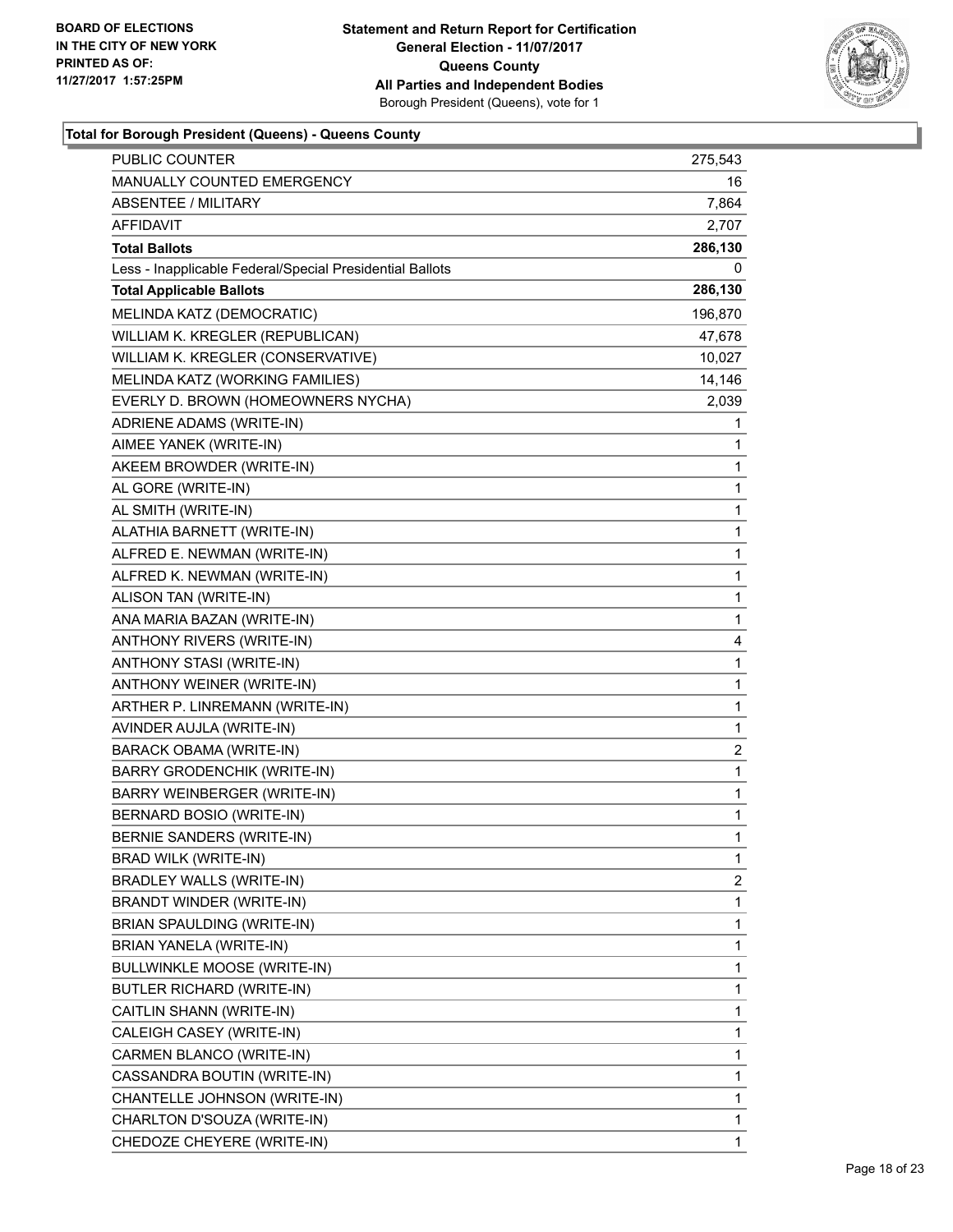

| CHRISTINE VAN KIPP (WRITE-IN)             | $\mathbf{1}$   |
|-------------------------------------------|----------------|
| CHRISTOPHER GALLIGAN (WRITE-IN)           | 1.             |
| CLAIRE SCHULMAN (WRITE-IN)                | 1              |
| COLLETTE PEAN (WRITE-IN)                  | 1              |
| COSTA CONSTANTINIDES (WRITE-IN)           | 1              |
| CRAIG EUGENE BOYER (WRITE-IN)             | 1              |
| CRISTINA FURLONG (WRITE-IN)               | 1              |
| CURTIS SLIWA (WRITE-IN)                   | 2              |
| CYNTHIA PYNE (WRITE-IN)                   | 1              |
| <b>CZUBEK SKORA (WRITE-IN)</b>            | 1              |
| DAMIAN TORRISI (WRITE-IN)                 | 1.             |
| DANIEL DROMM (WRITE-IN)                   | $\overline{2}$ |
| DANIEL ROBERT MURPHY (WRITE-IN)           | 1              |
| DANIEL SOLOMON (WRITE-IN)                 | $\mathbf{1}$   |
| DAVID P. SEGRE (WRITE-IN)                 | 1              |
| DEBBIE LUSIGNAN (WRITE-IN)                | 1              |
| <b>DEREK HAMILTON (WRITE-IN)</b>          | 1.             |
| DEREK WALCOTT (WRITE-IN)                  | 1              |
| DEVON T. HENRY (WRITE-IN)                 | 1              |
| DOMINIC FRANCESE (WRITE-IN)               | 2              |
| DONALD DUCK (WRITE-IN)                    | 3              |
| DOREEN MARTIN (WRITE-IN)                  | 1              |
| DWIGHT GOODEN (WRITE-IN)                  | 1.             |
| ELIO FORCINA (WRITE-IN)                   | $\overline{2}$ |
| ELLA G. BANKS (WRITE-IN)                  | 1              |
| ELLIOT SPITZER (WRITE-IN)                 | 2              |
| ELVIS TERAN (WRITE-IN)                    | 1              |
| EVAN M. KERZER (WRITE-IN)                 | 1              |
| <b>GALE BREWER (WRITE-IN)</b>             | $\mathbf{2}$   |
| GENE C. MOHR (WRITE-IN)                   | $\mathbf 1$    |
| <b>GEORGE CARLIN (WRITE-IN)</b>           | 1              |
| <b>GEORGE MARTIN GROSSMANN (WRITE-IN)</b> | 1              |
| <b>GEORGE METESKY (WRITE-IN)</b>          | 1              |
| GERALD CHARLES SKOLNIK (WRITE-IN)         | 1              |
| GLENN A. MATHES II (WRITE-IN)             | 1              |
| GLORIA MUTTERA (WRITE-IN)                 | 1              |
| <b>GREEN ARROW (WRITE-IN)</b>             | 1              |
| GREGORY H. KINIKUGH (WRITE-IN)            | 1              |
| HARRIET TUBMAN (WRITE-IN)                 | 1              |
| HEATHER SUMMA (WRITE-IN)                  | 1              |
| HILLARY CLINTON (WRITE-IN)                | 1              |
| HOLLY REED (WRITE-IN)                     | 1              |
| HOWARD STERN (WRITE-IN)                   | 1              |
| HUGH HAMILTON (WRITE-IN)                  | 1              |
| HUMPTY DUMPTY (WRITE-IN)                  | 1              |
| IMPERATOR FURIOSA (WRITE-IN)              | 1              |
|                                           |                |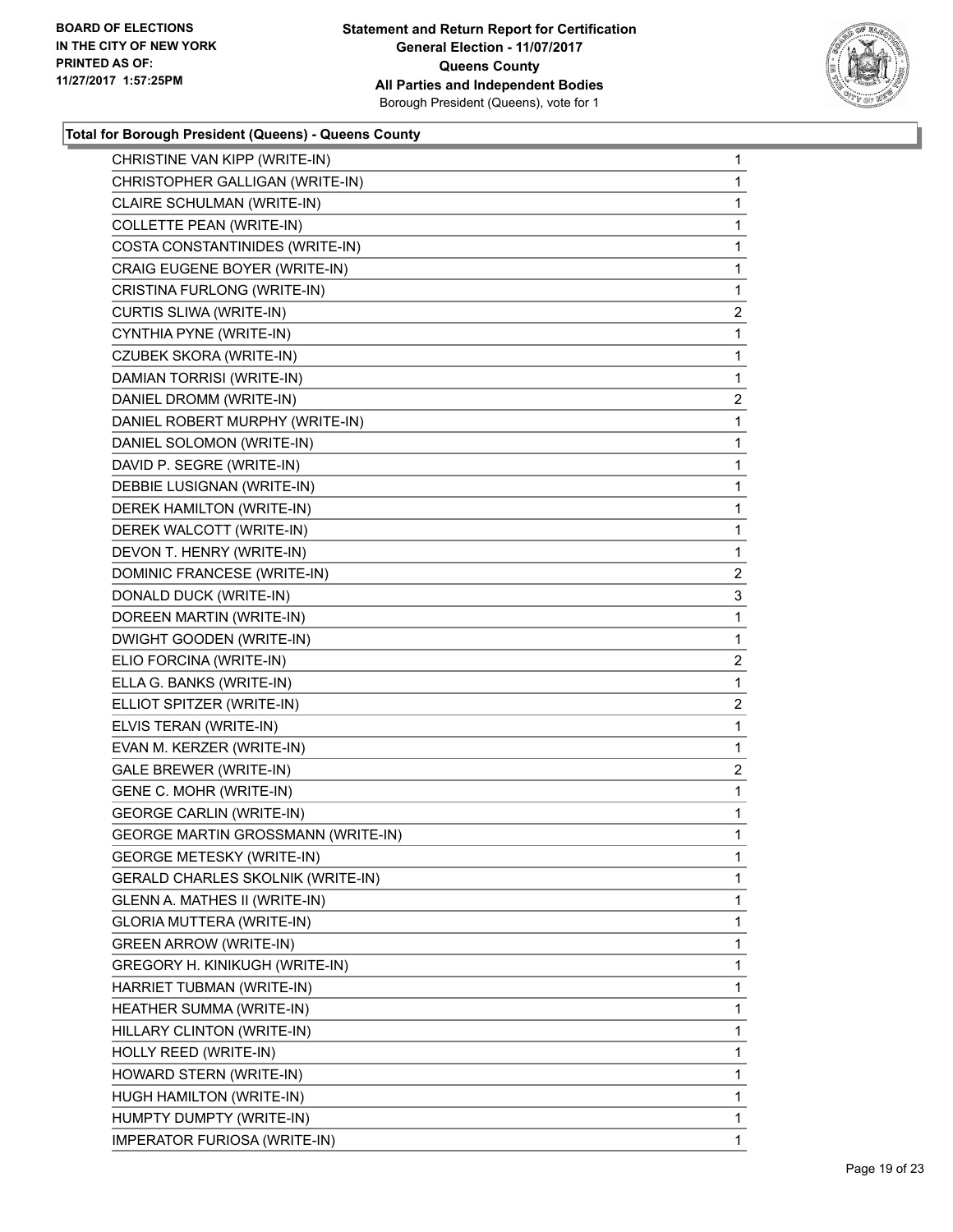

| IRA J. NEEDLEMAN (WRITE-IN)          | 1              |
|--------------------------------------|----------------|
| JABARI BRISPORT (WRITE-IN)           | 1              |
| JACQULAE J. DORDY (WRITE-IN)         | 1              |
| JAHI ROSE (WRITE-IN)                 | 1              |
| JAMES BOSCO (WRITE-IN)               | 1              |
| JAMES TRENT (WRITE-IN)               | 1              |
| JANETTE SADIK-KHAN (WRITE-IN)        | 1              |
| JASON CAMPBELL (WRITE-IN)            | 1              |
| JASON CHIN-FATT (WRITE-IN)           | 1              |
| JASON TROCHE (WRITE-IN)              | 1              |
| JEAN RICHARD SEVERIN (WRITE-IN)      | 1              |
| JEFFREY WILLIAMS MAISONET (WRITE-IN) | 1              |
| JEHOVAH'S KINGDOM (WRITE-IN)         | 1              |
| JESSE HANSON (WRITE-IN)              | 1              |
| JESSE P. ROLAND (WRITE-IN)           | 1              |
| <b>JESUS CHRIST (WRITE-IN)</b>       | 1              |
| JIM BROWN (WRITE-IN)                 | 1              |
| JIMMY VAN BRAMER (WRITE-IN)          | $\overline{2}$ |
| JOANN FLOYD-WHITEHEAD (WRITE-IN)     | 2              |
| JOE JOTA (WRITE-IN)                  | 1              |
| JOHN CORI (WRITE-IN)                 | 1              |
| JOHN J. SLAGG (WRITE-IN)             | 1              |
| JOHN SIMONELLI (WRITE-IN)            | 1              |
| JOHN TYLER (WRITE-IN)                | 1              |
| JOHN VERCO (WRITE-IN)                | 1              |
| JOHN W. CRONIN (WRITE-IN)            | 1              |
| JOSEF WASNER (WRITE-IN)              | 1              |
| JOSEPH BECHOR (WRITE-IN)             | 1              |
| JOSEPH DISTEPHANO (WRITE-IN)         | 1              |
| JOSEPH TROINA (WRITE-IN)             | 1              |
| JOSH BAILEY (WRITE-IN)               | 1              |
| JOSHUA TANZER (WRITE-IN)             | 1              |
| JULIA A WILLEBRAND (WRITE-IN)        | 1              |
| KAREN SMITH (WRITE-IN)               | 1              |
| KATHRYN BUTVIC (WRITE-IN)            | 1              |
| <b>KEN CARL (WRITE-IN)</b>           | 1              |
| KEN LIEB (WRITE-IN)                  | 1              |
| KENNETH ATKINS (WRITE-IN)            | 1              |
| KENNETH MILUENL (WRITE-IN)           | 1              |
| KERMIT THE FROG (WRITE-IN)           | 1              |
| KEVIN HONG LAU (WRITE-IN)            | 1              |
| KEVIN LEE (WRITE-IN)                 | 1              |
| KEVIN O'CONNELL (WRITE-IN)           | 1              |
| KEVIN RICHARDSON (WRITE-IN)          | 1              |
| LARRY VAUGHN (WRITE-IN)              | 1              |
| LAUREN DISTEPHANO (WRITE-IN)         | 1              |
|                                      |                |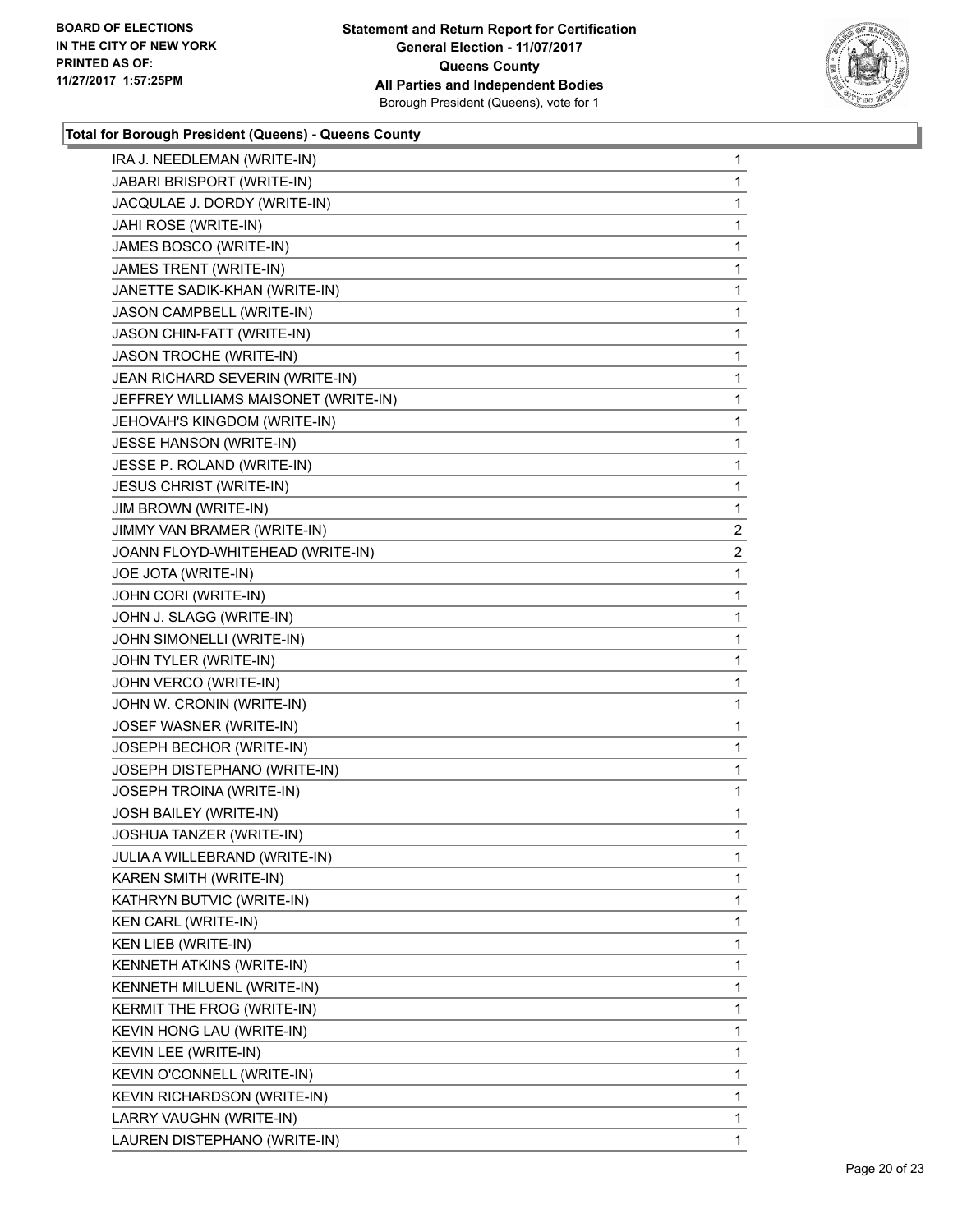

| LEON TROUTSKY (WRITE-IN)            | $\mathbf 1$  |
|-------------------------------------|--------------|
| LEROY COMRIE (WRITE-IN)             | 3            |
| LISA JANKOWSKI (WRITE-IN)           | 1            |
| LOIS MARBACH (WRITE-IN)             | $\mathbf 1$  |
| LOUIS P. HAICK (WRITE-IN)           | 1            |
| MARCUS GABRIEL RODRIGUEZ (WRITE-IN) | 1            |
| MARCY BORTEN (WRITE-IN)             | 1            |
| MARJORIE CLARKE (WRITE-IN)          | 1            |
| MARK J. BIBLIS (WRITE-IN)           | 1            |
| MARK NIERMAN (WRITE-IN)             | $\mathbf 1$  |
| MATT DERBY (WRITE-IN)               | 1            |
| MATT GORTON (WRITE-IN)              | 1            |
| MATTHEW GORTON (WRITE-IN)           | 2            |
| MEI WONG (WRITE-IN)                 | 1            |
| MELISSA ORLANDO (WRITE-IN)          | 1            |
| MELVA MILLER (WRITE-IN)             | $\mathbf 1$  |
| MICHAEL BLOOMBERG (WRITE-IN)        | 1            |
| MICHAEL GROSS (WRITE-IN)            | 1            |
| MICHAEL P. CECCHINI (WRITE-IN)      | 1            |
| MICHAEL R PRESCIA (WRITE-IN)        | 1            |
| MICKEY MOUSE (WRITE-IN)             | 6            |
| MIKE MILLER (WRITE-IN)              | $\mathbf 1$  |
| MIKE TOLKIN (WRITE-IN)              | 1            |
| MILVA MILLER (WRITE-IN)             | 1            |
| MONICA LEWINSKY (WRITE-IN)          | 1            |
| MONTGOMERY BURNS (WRITE-IN)         | 1            |
| MORGAN GRANT (WRITE-IN)             | 1            |
| MURTUZA QUAIZAR (WRITE-IN)          | $\mathbf 1$  |
| NAHIR NUSRAT PROMY (WRITE-IN)       | 1            |
| NECHAMA PEIKES (WRITE-IN)           | 3            |
| NICK NORMAL (WRITE-IN)              | $\mathbf 1$  |
| NORMAN AREVALO (WRITE-IN)           | 1            |
| OPRAH WINFREY (WRITE-IN)            | 1            |
| OSASUMWEN ASEMOTA (WRITE-IN)        | 1            |
| OWEN BENJAMIN SMITH (WRITE-IN)      | 1            |
| PATRICIA M. PATON (WRITE-IN)        | 1            |
| PAUL GRAZIANO (WRITE-IN)            | 1            |
| PAUL SIMON (WRITE-IN)               | 1            |
| PETER DOUSKALIS (WRITE-IN)          | 1            |
| PETER DURKOVIC (WRITE-IN)           | 1            |
| PETER L. DONAHUE (WRITE-IN)         | 1            |
| PETER VALLONE JR (WRITE-IN)         | 1            |
| PETER VALLONE JR. (WRITE-IN)        | 2            |
| PHILIP M. MCGRORY (WRITE-IN)        | 1            |
| PHILIP NEUMANN (WRITE-IN)           | $\mathbf 1$  |
| PHILLIP GOLDFEDERS (WRITE-IN)       | $\mathbf{1}$ |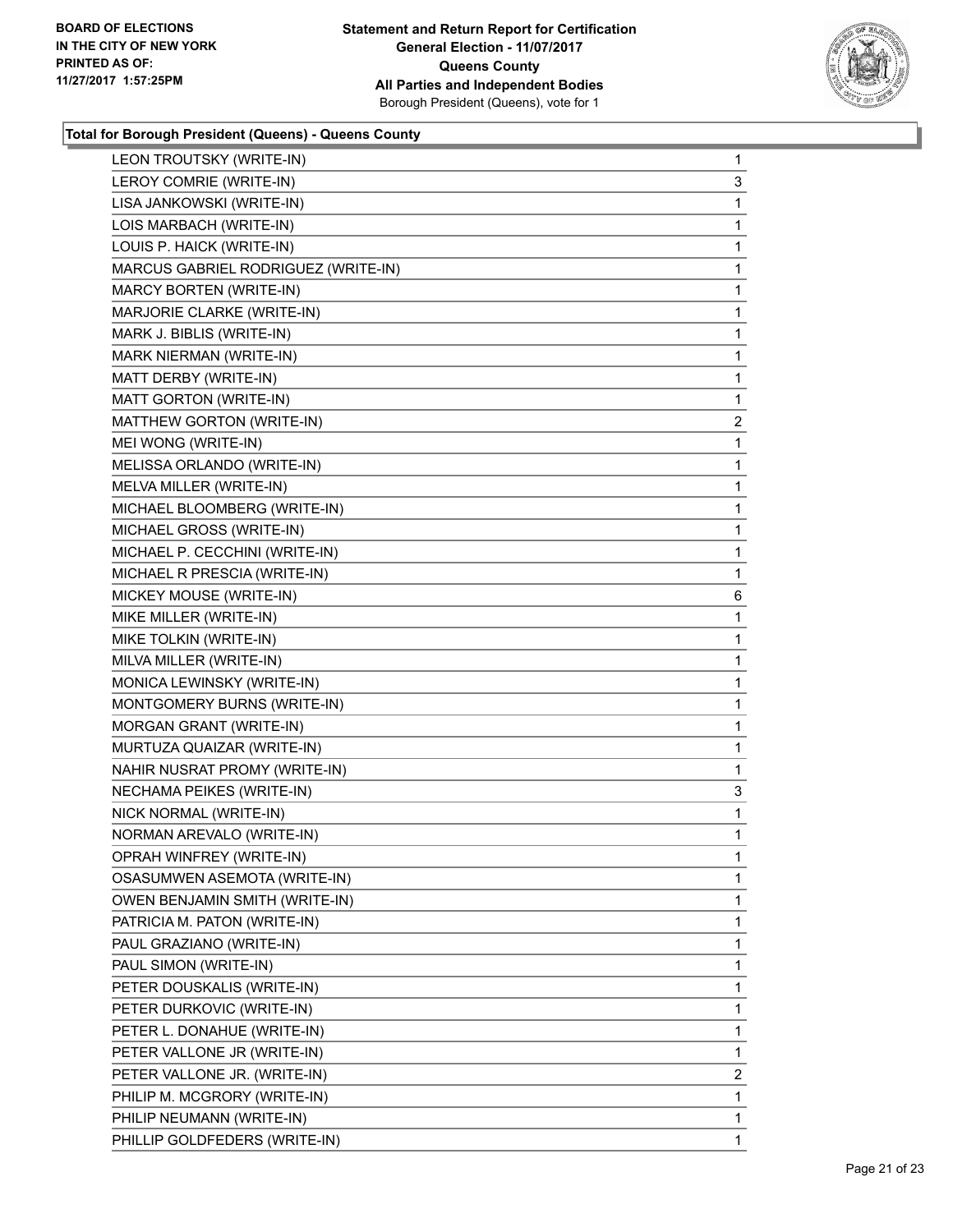

٠

| PREET BHAHARA (WRITE-IN)                  | $\mathbf 1$    |
|-------------------------------------------|----------------|
| RAMARLEY GRAHAM (WRITE-IN)                | $\overline{2}$ |
| RANDY WHITING ROGERS (WRITE-IN)           | 1              |
| RAY GAZER ESQ (WRITE-IN)                  | 1              |
| REBECCA JOHNSON (WRITE-IN)                | 1              |
| ROBBIE GOSINE (WRITE-IN)                  | $\mathbf{2}$   |
| ROBERT GUNTHER (WRITE-IN)                 | 1              |
| ROBERT REID SR. (WRITE-IN)                | 1              |
| ROBERT WOODSON (WRITE-IN)                 | 1              |
| ROXANNE MARTIN (WRITE-IN)                 | 2              |
| RYAN HALLAHAN (WRITE-IN)                  | 1              |
| SABINE FRENCH (WRITE-IN)                  | 1              |
| SARA STANLEY (WRITE-IN)                   | 2              |
| SIEGFRIED BAKER (WRITE-IN)                | 1              |
| STAN SEIDERFELD (WRITE-IN)                | 1              |
| STEPHAN EDEL (WRITE-IN)                   | 1              |
| STEPHEN COLBERT (WRITE-IN)                | 1              |
| SUSAN S. LEE (WRITE-IN)                   | 1              |
| SYED S. HOSSAIN (WRITE-IN)                | 1              |
| THOMAS MCNAMARRA (WRITE-IN)               | 1              |
| THOMAS SHCHOBENRO (WRITE-IN)              | 1              |
| TIMOTHY COLE (WRITE-IN)                   | 1              |
| TONY AVELLA (WRITE-IN)                    | 1              |
| TULSI GABBARD (WRITE-IN)                  | 1              |
| UNATTRIBUTABLE WRITE-IN (WRITE-IN)        | 77             |
| UNCOUNTED WRITE-IN PER STATUTE (WRITE-IN) | 4              |
| VICTORIA CHAVEZ (WRITE-IN)                | 1              |
| VIN FRIEDMAN (WRITE-IN)                   | 1              |
| VINCE SINNOTT (WRITE-IN)                  | 1              |
| VISHNU R MAHADEO (WRITE-IN)               | 1              |
| WALT DISNEY (WRITE-IN)                    | 1              |
| WALTER N. IWACHIU (WRITE-IN)              | 1              |
| WALTER SPANGENBERG (WRITE-IN)             | 1              |
| WALTER WEIS (WRITE-IN)                    | 1              |
| WILLIE L. BAKER (WRITE-IN)                | 1              |
| WILLY WONKA (WRITE-IN)                    | 1              |
| ZANE MARKOWITZ (WRITE-IN)                 | 1              |
| <b>Total Votes</b>                        | 271,078        |
| Unrecorded                                | 15,052         |